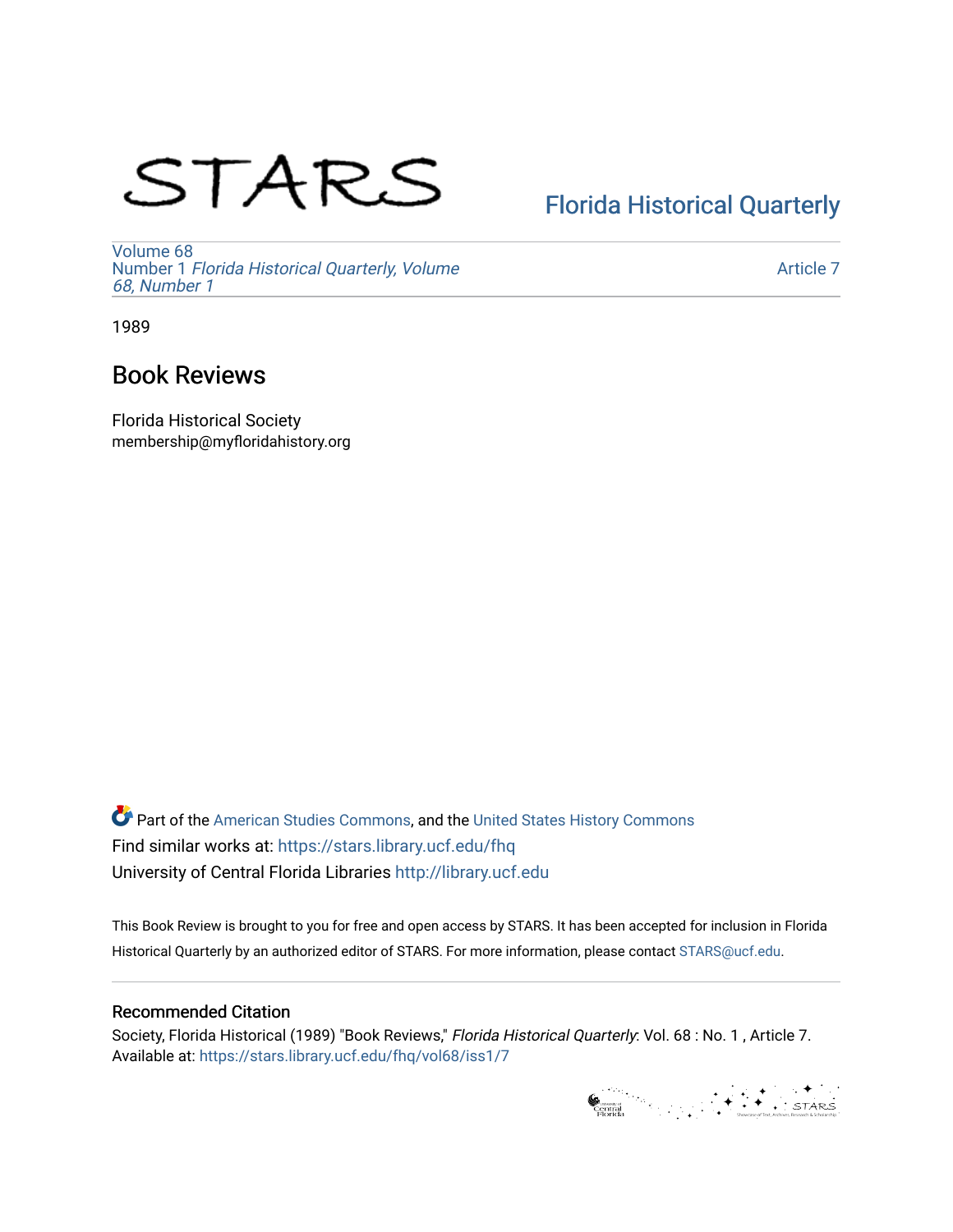*Invasion of Privacy: The Cross Creek Trial of Marjorie Kinnan Rawlings.* By Patricia Nassif Acton. (Gainesville: University of Florida Press, 1988. 175 pp. Illustrations, notes, sources and acknowledgments, index. \$18.00 cloth; \$10.00 paper.)

The life of Marjorie Kinnan Rawlings was one of peaks and valleys, successes and disappointments. The idyllic years of her childhood and close relationship with her father, Arthur F. Kinnan, ended in his death in 1913, but her romantic courtship with Charles Rawlings came to a peak with their marriage in 1919. That relationship was a steady downstream affair, softened by her early successes as a feature and syndicated newspaper writer. She and Charles agreed that a change of scene might improve their relationship and further their careers, so they came to Florida and bought the property at Cross Creek in 1928. From that point onward, Charles Rawlings gradually slipped from the scene and dropped from Marjorie's life with their divorce in 1933.

The move to Florida started Marjorie on an upward trend, psychologically and financially. In 1930, she sold her first story to *Scribner's* magazine, and with the sale of her second story to the same magazine she became a protégée of Maxwell Perkins, an editor for *Scribner's.* He encouraged her to pursue writing of her Florida experiences and background, which was to lead her to her highest peak. She deserted the valleys of her laborious Gothic novel, never completed, and turned to the writing of her surroundings and relationships at Cross Creek.

Rapid successes followed. In 1933, *South Moon Under,* an immediate best-seller, was published by *Scribner's. Golden Apples* was followed by *The Yearling,* which received the Pulitzer Prize for fiction and the fabulous sum— for that day— of \$30,000 for movie rights. In 1941, in a continuation of one of the true "peaks" of her life, she married Norton Baskin.

In 1942 came *Cross Creek,* another best-seller, but a work that was to lead to personal distress and a valley from which she would never wholly escape. In the book, she described the area and its people with the same precision that characterized all her writing, and most of her characters were pleased at their inclusion, al-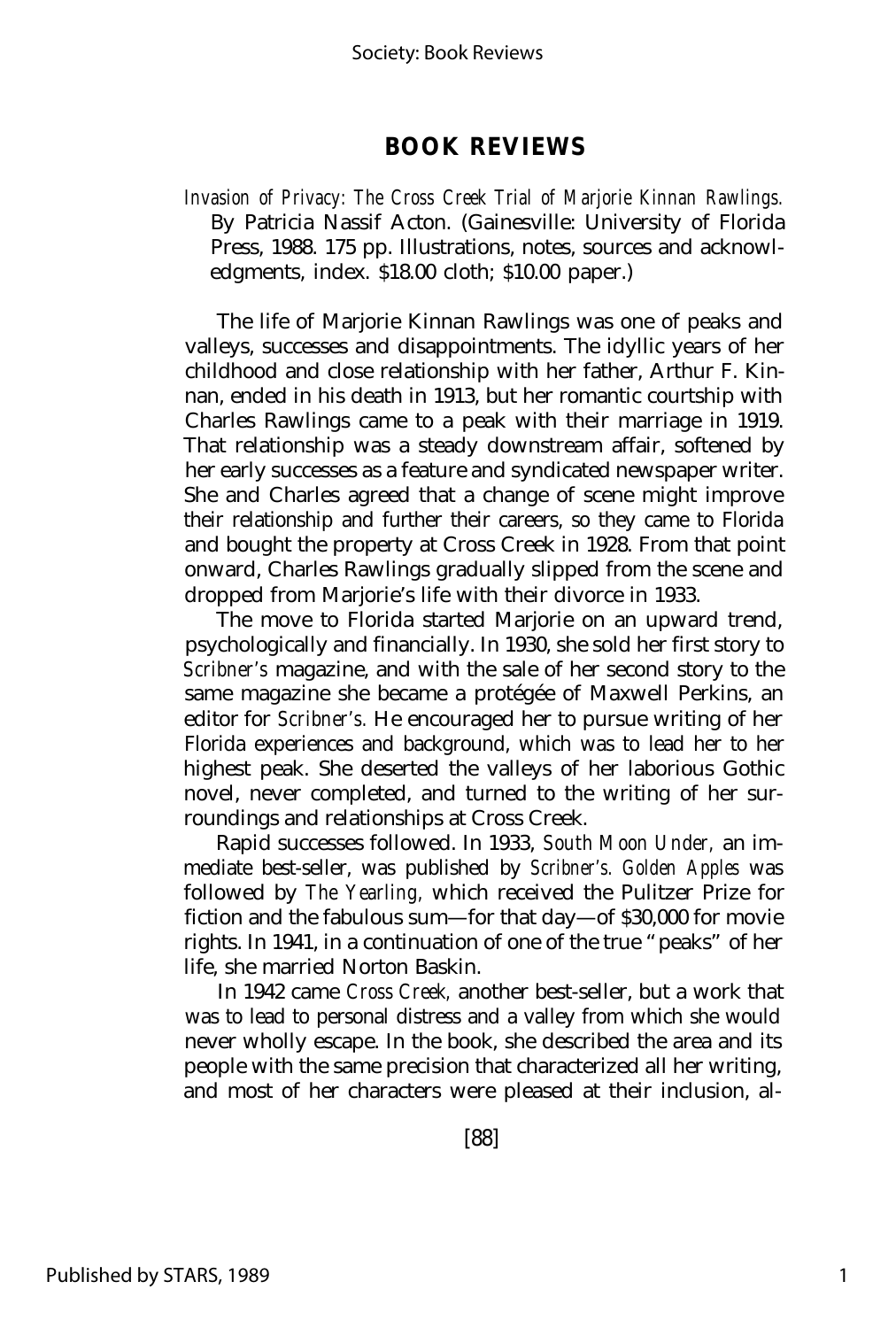though the portrayal was not always flattering. One of those displeased was her close neighbor and friend, Zelma Cason, described in the book by Marjorie as "an ageless spinster resembling an angry and efficient canary. . . . My profane friend, Zelma, the census taker." Because of these and other passages deemed objectionable by her, Zelma Cason brought suit against Marjorie Kinnan Rawlings Baskin and her husband, Norton Baskin, in Circuit Court of Alachua County, Florida, for \$100,000, claiming invasion of privacy, a relatively novel concept in the law of Florida at that time.

Circuit Judge John A. H. Murphree sustained demurrers to each of the four counts of the complaint, giving Marjorie a temporary victory and boost in morale. But the victory was short-lived. Zelma, the census taker, and her persistent counsel, J. V. Walton and his daughter, Kate L. Walton, took the ruling to the Supreme Court of Florida, and in January 1945, the court sent the matter back for trial, stating that a prima facie case had been made for invasion of privacy, "the right to be let alone."

The matter then came on for a jury trial in Alachua County, and the publicity attendant upon the dispute assured a filled courtroom of interested and largely partial (to Rawlings) spectators. The trial was vigorously conducted by both litigants and their counsel, and the verdict for the defendants gave Marjorie, Norton, and their supporters a brief feeling of elation.

The matter was not over, however. Zelma and her stubborn and efficient counsel refused to quit, and back to the Florida Supreme Court went the litigation. In June 1947, the Supreme Court, through Associate Justice C. E. Chillingworth, reversed the lower court again and sent the matter back to the circuit court, with directions that plaintiff recover only nominal damages and all costs. In the opinion, Justice Chillingworth described the suit as "warfare by pleading" prior to the jury trial. The eventual cost to Marjorie was \$1 nominal damages, plus court costs and attorneys' fees for Zelma Cason. There was also incalculable damage to Marjorie's health and personal feelings.

The tribulations of the trial had its effect upon Mrs. Rawlings. In 1943, the same year the lawsuit was instituted, Marjorie had begun work on *The Sojourner,* a novel with a non-Florida background. It would be ten years before the book was published, with the Cason trial and no really productive work intervening. To say that the reception by the public of *The Sojourner* was "lukewarm"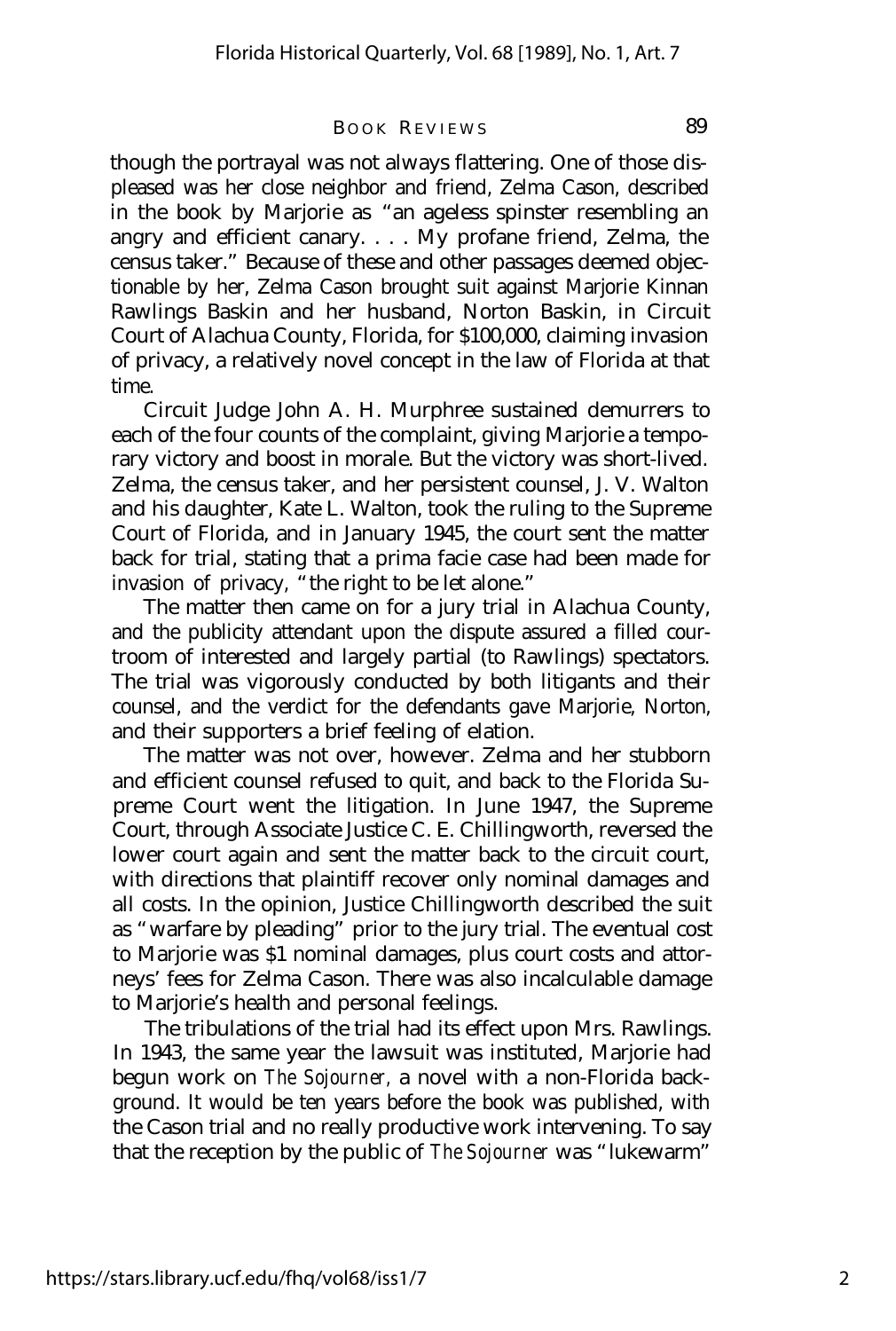would perhaps be too generous to the author. The Rawlings peaks of production and satisfaction had declined through the years of litigation, with the concurrent damage to her health. In 1952, she suffered a heart attack at Crescent Beach, and on December 14, 1953, she died in St. Augustine of a cerebral hemorrhage.

Patricia Nassif Acton, clinical professor at the University of Iowa College of Law, is eminently qualified to write this history of the famous trial. Acton interviewed many eyewitnesses and examined the original trial transcripts of proceedings, contemporary newspaper accounts, and the correspondence of the central figures. The book is charmingly illustrated by J. T. Glisson, native of Cross Creek and, as a youngster, a friend of Mrs. Rawlings. Her writings mention "Jake," but unlike Zelma, he did not complain about her characterization of him.

Mrs. Acton, like this reviewer, had the difficult task of describing, yet condensing, the background of the life and works of Rawlings for those who knew little of either, and detailing enough of the legal actions to be realistic and accurate without detracting from the action of the principal subject matter. She has performed her task well. The book is readable, informative, and accurate. The section of "Notes," chapter by chapter, provides source material and is well presented. While the citation of the second appeal to the Florida Supreme Court is given (30 So.2d 635), this reviewer did not find the citation for the first appeal (20 So.2d 243) which is of interest and importance.

Production of the movies "Cross Creek" and "Gal Young-un" in recent years has brought about a well-deserved resurgence of interest in the writings of Marjorie Kinnan Rawlings. *Invasion of Privacy* is a substantial and valuable addition to the renewed and sustained attention to her work. There is also a recently published biography, *Marjorie Kinnan Rawlings: Sojourner at Cross Creek,* by Elizabeth Silverthorne (reviewed in the *Florida Historical Quarterly,* January 1989, 353-54). The president of the Marjorie Kinnan Rawlings Society is Philip S. May, Jr., whose father served as chief counsel for Mrs. Rawlings and for Norton Baskin in the Zelma Cason law suit.

*Florida Museum of Natural History* WILLIAM M. GOZA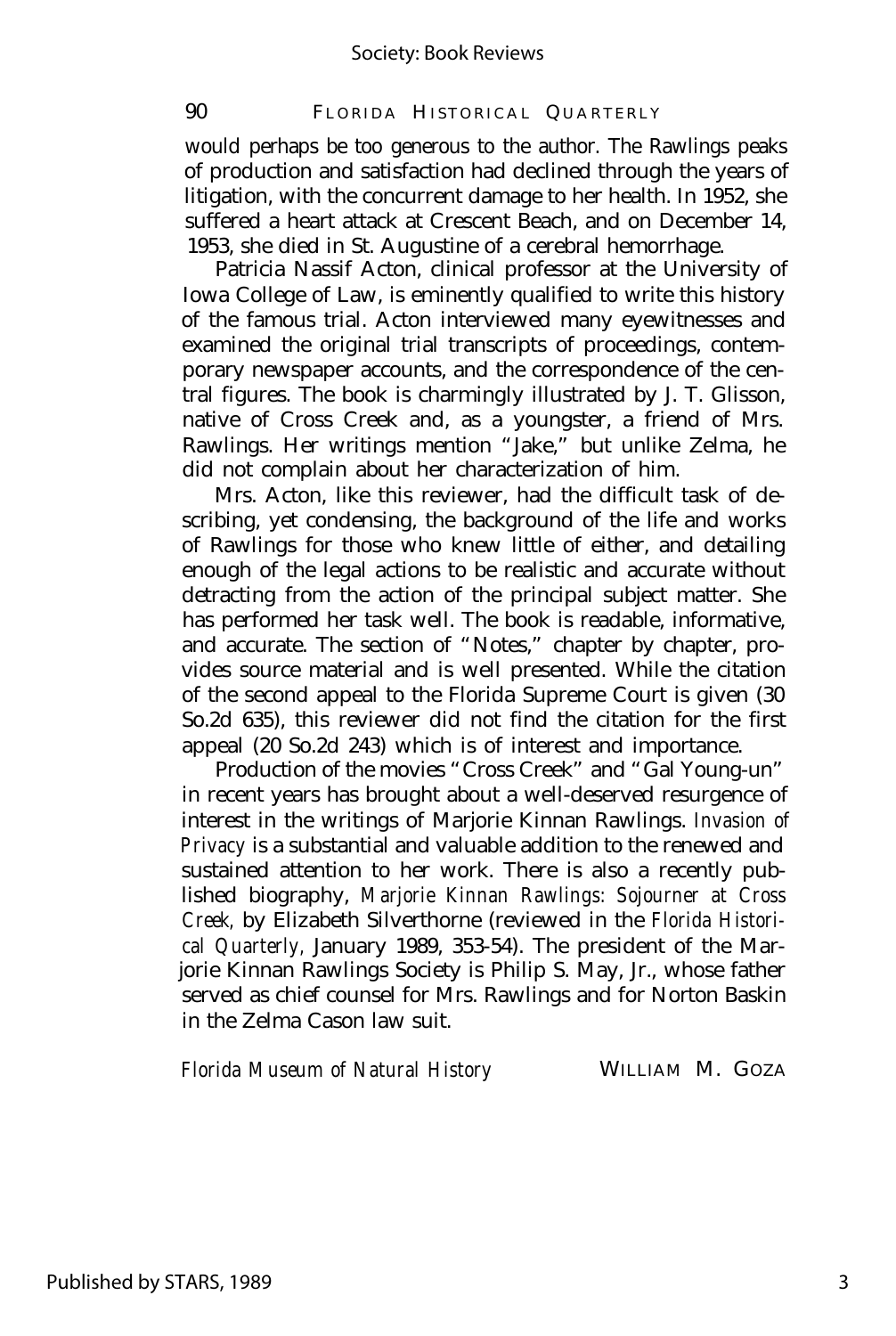*Full Steam Ahead! The Story of Peter Demens, Founder of St. Petersburg, Florida.* By Albert Parry. (St. Petersburg: Great Outdoors Publishing Company, 1987. xii, 250 pp. Introduction, acknowledgments, illustrations, notes, index. \$14.95.)

Like many Florida cities, St. Petersburg owes its existence to the coming of the railroad. How those crucial tracks came to be laid to a hamlet with fewer than fifty persons in 1888 is the fascinating backdrop of this book.

Peter Demens was not your typical tycoon in the era of American railroad expansion. In fact, he was a Russian aristocrat who feared reprisals as a dissident from the czarist regime and sailed to this country to make a new start. Albert Parry, former head of Russian studies at Colgate University, has translated Demens's extensive writings in Russian and researched Demens's Papers, as well as other sources. Thus, one learns much about the man whose name was originally Pyotr Alekseyevich Dementyev. But the author's biographical narrative of Demens and the story of the building of the railroad occupies only about fifty pages of this volume. Most of the remaining space is devoted to Demens's magazine articles and excerpts from a book he wrote in 1895. There is much drama, though, in the Russian's against-odds adventures in beginning anew in wilderness Florida in 1881. Parry provides an adequate account, and a chapter from Demens's book adds intriguing detail.

Settling at Longwood with his wife and four children, Demens worked as a day-laborer, clearing land for an orange grove and acquiring an interest in a sawmill. Soon he bought out his partners and branched out as a builder. Within several years, the one-time Imperial Guards officer had taken over the Orange Belt Railway, completing the line from the St. Johns River to Lake Apopka. But the ambitious Demens set his sights 150 miles southward to the Pinellas peninsula and the possibility of a port railhead on the Gulf of Mexico. His exact terminus in doubt, Demens gained a propitious offer from land baron Hamilton Disston whose Disston City had proximity to Mullet Key, a potential port-site. But Disston refused to sweeten his original deal of 60,000 acres with more land, and Demens looked for an alternative. John Constantine Williams, son of Detroit's first mayor, counter-offered some Old Tampa Bay frontage at sparsely populated Paul's Landing.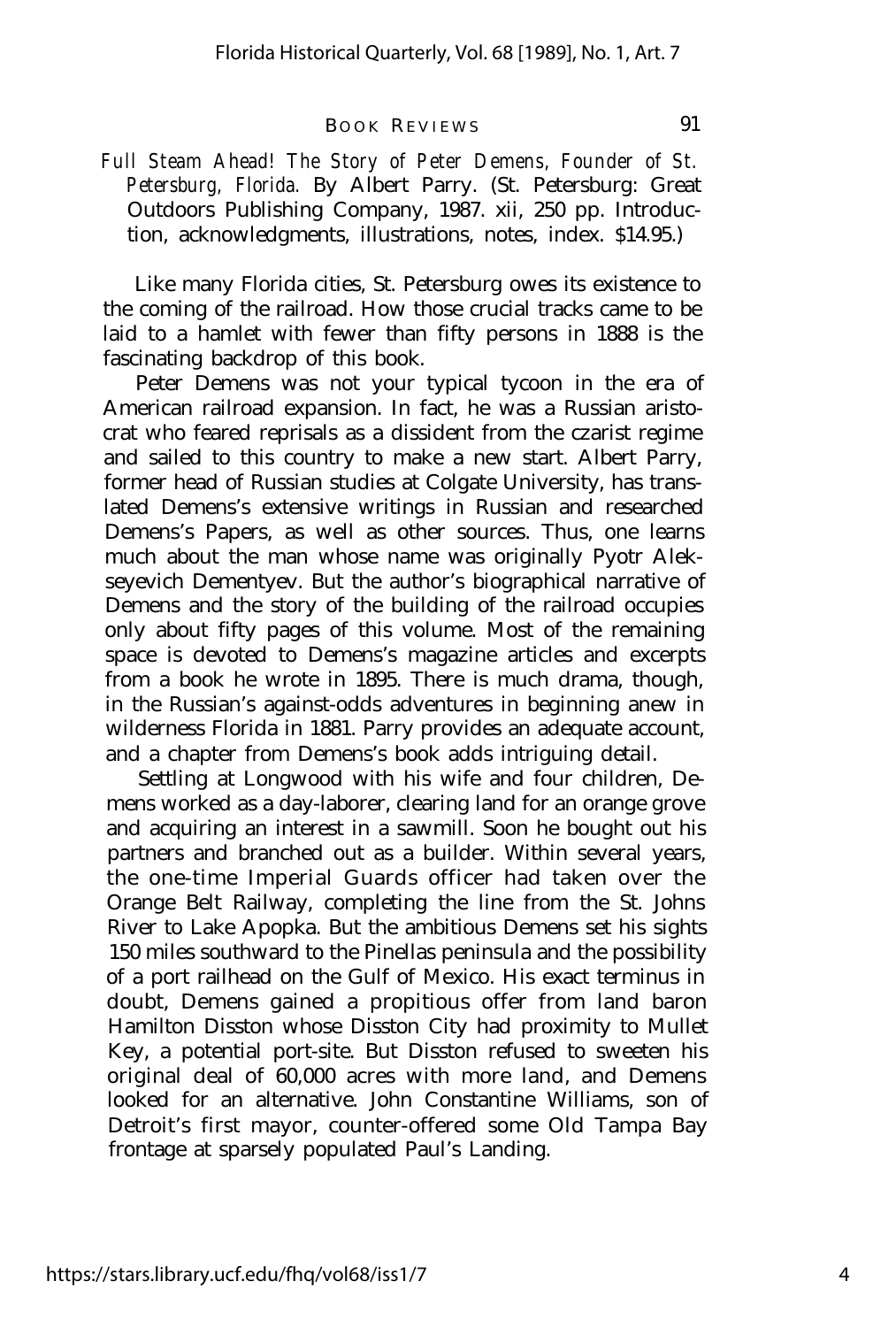It was a tossup where the railroad would go. Demens began laying track in 1887, fighting obstacles all the way and missing one deadline that cost him state land grants. Antiquated equipment, woefully inadequate financing most of the way, yellow fever, and rebellious workmen tested the mettle of the strongwilled immigrant. Finally, in June 1888, the first wood-burning locomotive chugged into Williams's tract— the center of today's St. Petersburg. It was named for the capital of Demens's homeland, while the first hotel was named the Detroit for Williams's home city.

A city did emerge, but Parry tells of Demens's disillusioned sale of the bankrupt railroad in 1889 and his subsequent moves to North Carolina and to California, where he died in 1919. Demens never returned to Florida. Some might question Parry's assertion that Demens was the "principal founder" of St. Petersburg since he remained on the scene so briefly. But no one can doubt that the railroad made possible the future Sunshine City as it is today.

#### *Tampa, Florida* LELAND M. HAWES, JR.

*Florida's Past: Volume 2, People and Events that Shaped the State.* By Gene M. Burnett. (Sarasota, FL: Pineapple Press, Inc., 1988. x, 259 pp. Acknowledgments, introduction, photographs, bibliography, index. \$16.95.)

Since 1973 Gene M. Burnett, Tampa journalist and historian, has been writing a monthly historical article called "Florida's Past" for *Florida Trend* magazine. Now Pineapple Press, of Sarasota, has published its second volume of his articles in a book entitled, appropriately, *Florida's Past: Volume 2.*

As a writer for a statewide business magazine, Burnett is, necessarily, a "popularizer," reaching out for readers whose approach to history is non-academic and non-professional. That he does it well is attested to by his sixteen years with *Trend* and now by the publication, within just two years of the first volume, of these lively, interesting articles.

Like the previous volume, this book contains sixty-three stories organized in five sections: Achievers and Pioneers, Villains and Characters, Heroes and Heroines, War and Peace,

Published by STARS, 1989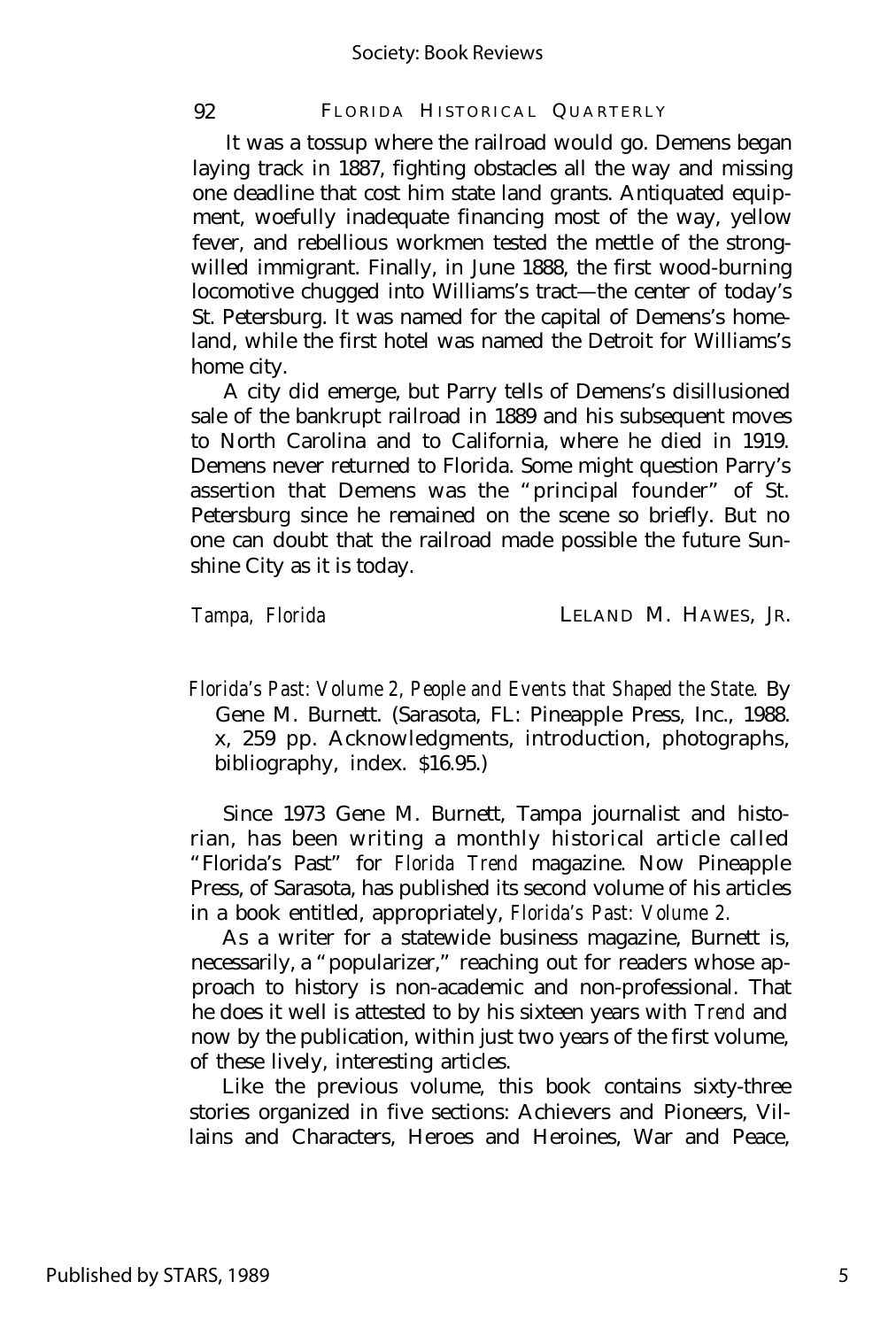and Calamities and Social Turbulence. Essentially a mosaic of events and characters, the book does a first-rate job of presenting the variety and complexity of the state's past. In territory, *Florida's Past* ranges from Pensacola to Key West, and in time from Ponce de León's arrival in Florida in 1513 to the contemporary death throes of the boondoggling Cross-Florida Barge Canal.

Burnett writes of such famed Florida "Titans" as Broward, Mizner, Ringling, and Edison, but he is at his best in uncovering and bringing to life the more obscure figures and events. He presents to us Miss Abbie M. Brooks who wrote the delightful nineteenth-century Florida travel guide, *Petals Plucked from Sunny Climes,* under the pseudonym "Sylvia Sunshine." He tells us, too, of the merchandising genius of Doc Webb who created "The World's Most Unusual Drugstore" in downtown St. Petersburg. Burnett writes of sensational activities like murder, espionage, rumrunning, and illegal gambling, but he does not neglect such significant subjects as anti-Semitism on Miami Beach, the demogoguery that deposited Sidney Catts in the governor's mansion, the "fixed" presidential election of 1876, and the New Deal rescue of impoverished Key West.

*Florida's Past,* like its predecessor, makes an excellent nighttable book; reading time for most of these essays runs about five minutes apiece.

*Lighthouse Point, Florida* STUART B. MCIVER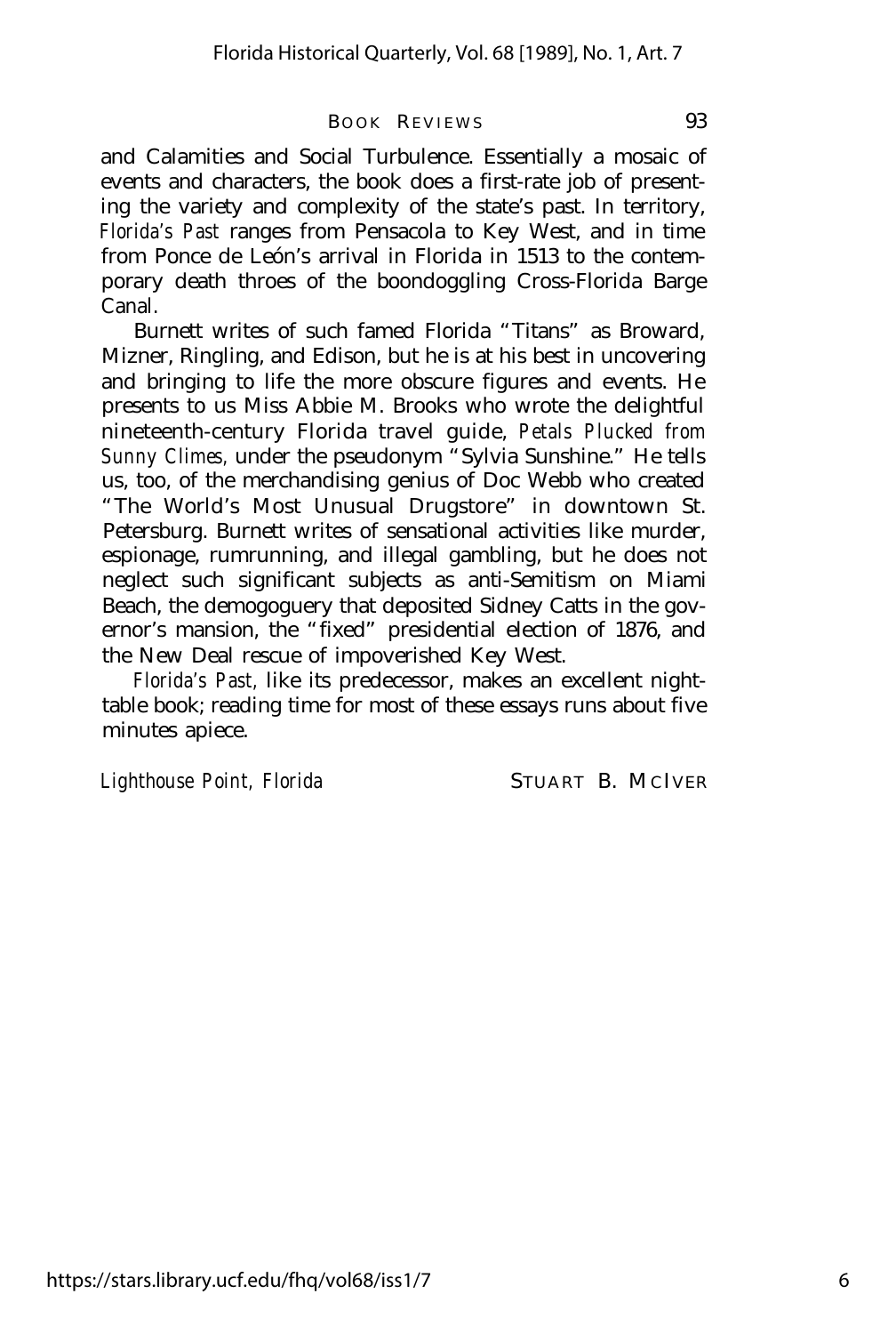- *The Log of Christopher Columbus.* Translated by Robert H. Fuson. (Camden, ME: International Marine Publishing Company, 1987. xviii, 252 pp. Acknowledgments, foreword by Luis Marden, illustrations, maps, notes, appendixes, bibliography, index. \$29.95.)
- *The Diario of Christopher Columbus's First Voyage to America, 1492- 1493.* Abstracted by Fray Bartolomé de las Casas. Transcribed and translated by Oliver Dunn and James E. Kelley, Jr. (Norman: University of Oklahoma Press, 1988. xi, 489 pp. Acknowledgments, editor's introduction, illustrations, notes, bibliography, concordance, index. \$57.50.)

All studies of Christopher Columbus's first voyage to America are based on Columbus's daily account of the voyage. This, the only record of the event, has been described as "the most accurate and complete ship's log ever produced up to its time" (p. 2.). Columbus presented the original log to Queen Isabella, who had a copy made for the Admiral, but both documents have been missing since at least 1554. What has survived is a literary hybrid— part paraphrase, part transcription— of a copy made by Bartolomé de las Casas. Thus, the only surviving record of the voyage is a third-hand manuscript written in sixteenth-century Spanish.

From the beginning, the ambiguities, errors, and omissions in that manuscript have been compounded in translation. In 1981, the Society for the History of Discoveries concluded that all published translations differed from Casas's transcription, and that the discrepancies were due both to insufficient understanding of sixteenth-century Spanish and to bias. In passages that permitted more than one interpretation, translators tended to choose the one that best matched their own conceptions of the voyage. The two translations reviewed here have largely succeeded in avoiding such biases.

The first, by Robert H. Fuson, offers much more than a "modernized" translation. In a fifty-page prologue and a fortypage epilogue, Fuson takes a broad-brush portrait of Columbus and adds detail, nuance, and life. Much of this detail is available only in reports and unpublished manuscripts— the product of recent investigations stimulated by the approaching Columbus Quincentenary. In this regard, Fuson's book is of enormous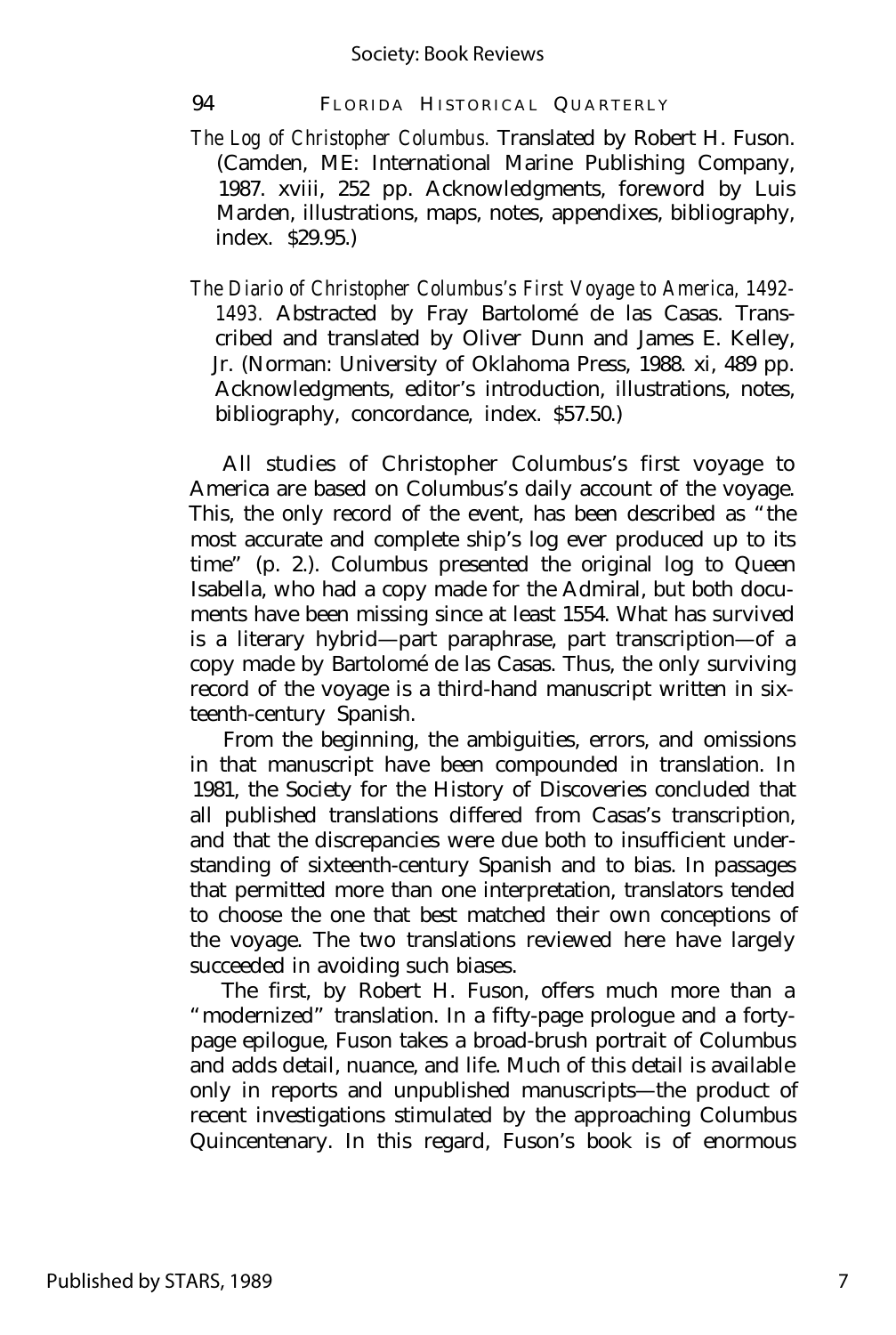value, offering accounts of Columbus the man, his voyage, and the debates concerning the location of his first landfall that are not readily available elsewhere. Fuson's modernized translation captures the essence of the Casas transcription. The text is easy to read and is profusely illustrated.

There are, however, two serious defects. First, Fuson fails to correct Casas's opinion that Columbus "decided to reckon fewer leagues than [he] actually made" (p. 62) as a means of mollifying his crew. While Fuson does not agree that Columbus kept a "secret" journal (p. 34), his failure to modernize Casas's text tends to perpetuate this myth. James Kelley has demonstrated that the two distances reflect a difference in the measurement units used by Columbus and his crew (i.e., nautical versus statute miles).

The second defect is the repeated references to the Samana track, one of twenty proposed reconstructions of Columbus passage through the Indies. It is understandable for Fuson to promote the track he currently supports, but these notes are unnecessary distractions. Fuson invites us to plot the track ourselves. What is the result of such a plot? The first half does fit Columbus's descriptions, but following his arrival at Long Island the Samana track falls apart. The *Diario* states that the coast of Fernandina (Long Island) extended for more than twenty-eight leagues (eighty-four nautical miles) and that Columbus "saw" twenty leagues (sixty nautical miles) of it. These distances take Columbus far off track. Therefore, Fuson concludes that the *Diario* should read miles instead of leagues (p. 86). He does this despite his rejection of the Watling track on the basis of a similar change of units (p. 203). The following two days are even more unjustifiable. During a twenty-four-hour period, with a favorable wind, Columbus sailed only seventeen miles; yet the next morning (six hours), with the same winds, the track required that he sail thirty-six miles! Columbus then described the coast of Isabella as extending for twelve leagues (Fuson changes leagues to miles without explanation, p. 87). Using the same canons of evidence, Fuson's translation proves the Samana track is wrong. Gymnastics to prove otherwise detract from an acceptable translation.

The second volume is a bilingual, meticulously annotated transcription and translation prepared by Oliver Dunn and James E. Kelley, Jr., that elicits far less controversy. Dunn and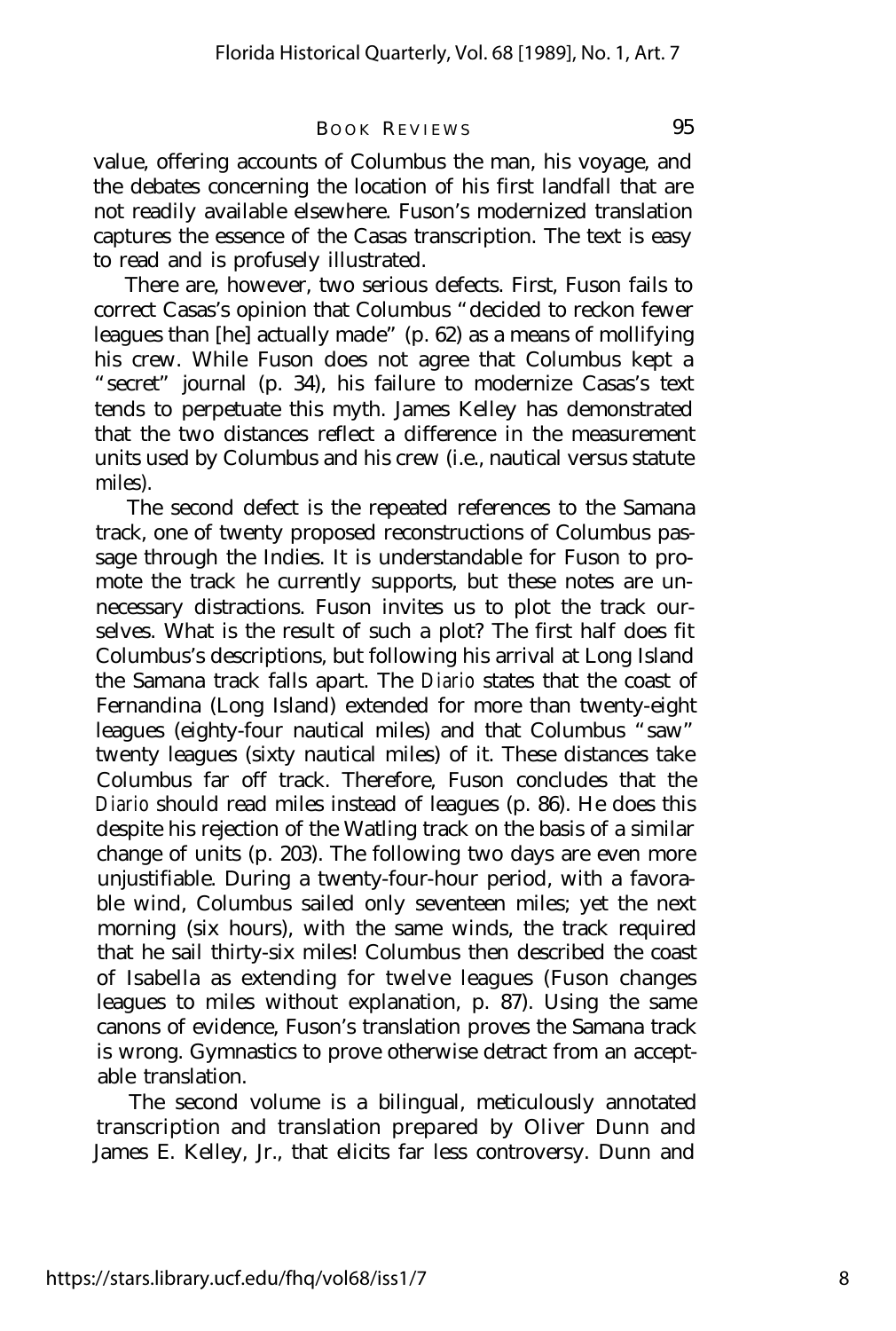Kelley set out to prepare an exact transcription of Casas's handwritten folios. To accomplish this they developed computer programs to facilitate wordprocessing, proofreading, and the preparation of an exhaustive concordance. They have succeeded in preparing the first complete and legible replica of Casas's transcription that includes all of the unusual spellings, abbreviations, and capitalizations, as well as inserted, omitted, and canceled text. Those idiosyncracies of the Casas folios are discussed in a twelve-page introduction. The transcribers also provide interpretations and discussions of disputed passages in footnotes throughout the English translation. Their book is destined to become the definitive version for English-speaking Columbus scholars.

#### *Florida Museum of Natural History* WILLIAM F. KEEGAN

*Letters of Delegates to Congress, 1774-1789: Volume 15, April 1- August 31,* 1780. Edited by Paul H. Smith, Gerard W. Gawalt, and Ronald M. Gephart. (Washington: Library of Congress, 1988. xxix, 678 pp. Editorial method and apparatus, acknowledgments, chronology of Congress, list of delegates to Congress, illustrations, index. \$37.00.)

*Letters of Delegates to Congress, 1774-1789,* deserves to be read and used not just by scholars but by college and school teachers and students, practitioners of public history, and anyone interested in the American Revolution. The wide range of historical issues dealt with in the letters, the promptness with which volumes are appearing in print, and the utility of the editorial notes and other aids all serve a large and varied— rather than narrow and specialized— set of readers' needs.

The volumes on the 1770s depicted the ideological creativity of the Revolution and Congress's resourcefulness as an institution. Now into the 1780s in volumes 14 and 15 here reviewed, the delegates witness the great drama of the British invasion of the South. Using its power to regain the initiative in the war, Britain, during the spring and summer of 1780, set in motion events that would culminate more than a year later at Yorktown.

The delegates' understanding of the peril and opportunity presented by that throw of the dice brings immediacy and ten-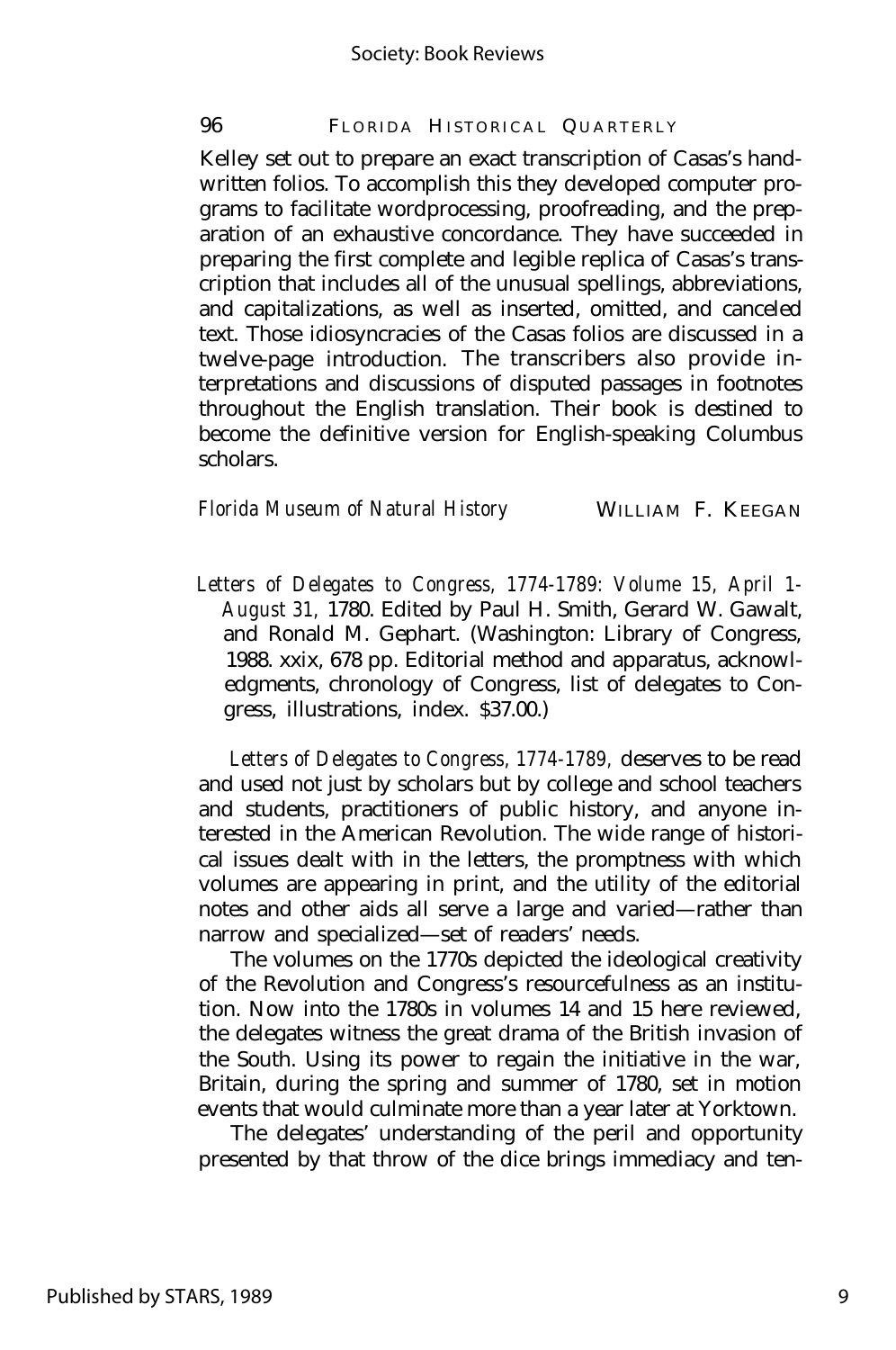sion to modern understanding of that phase of the Revolution. "The apprehension of the loss of South Carolina, the real distress of the Army, and the insistence of the enemy have already had a considerable effect on the Legislature as well as the Whiggs of this state," James Duane wrote from Philadelphia on May 6, 1780. "I am firmly persuaded that they are making great exertions, that meat may be found here to feed the Army for five or six weeks [but] am not so easy in my mind on the articles of bread and pay. . . . To a republican form of government a jealousy in conferring extensive authority is natural and equally natural is it for men to relax and become supine after long and violent exertions." Duane understood that the psychic resourcefulness of the patriots was an immense short-term asset which had to be amassed and expended with excrutiating care. "Men and courage will not be found wanting when the danger or prospect of deliverance approach in fuller view. . . . I can examine the gloomy side of the prospect, tho' not without pain and solicitude yet without being deserted by the pleasing hope of combatting all our difficulties and rising superior to the assaults of our implacable enemies!"

William Curchill Houston's tantilizing news from Spain about the embarkation of the French fleet for American waters, a Congressional committee's appraisal of the geo-political requirements for an assault on New York City in August, news of the Gordon riots in London, and John Armstrong's anguished report of the British victory at Camden all typify the knife-edge uncertainty of hope and despair on which the delegates operated during these fateful four months.

| University of North Carolina |  | ROBERT M. CALHOON |
|------------------------------|--|-------------------|
| at Greensboro                |  |                   |

*The Canary Islanders of Louisiana.* By Gilbert C. Din. (Baton Rouge: Louisiana State University Press, 1988. xiii, 256 pp. Preface, illustrations, appendix, bibliography, index. \$32.50.)

Military necessity brought the Canary Islanders to Louisiana during the American Revolution. Recruited at the behest of the influential Gálvez clan for service in the Louisiana Fixed Regiment, around 480 isleño soldiers and 1,100 dependents had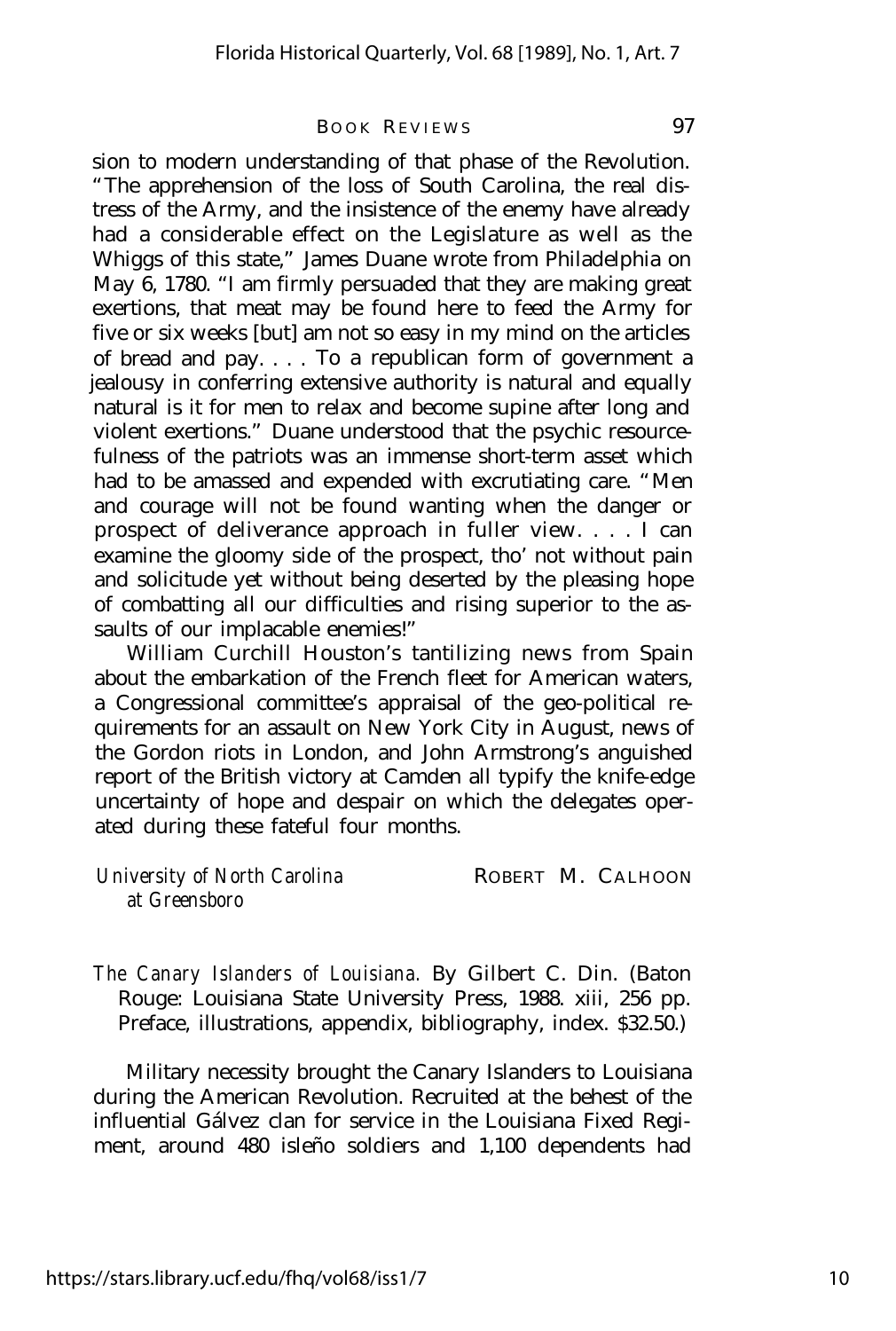arrived in New Orleans by mid-1779. Delayed by the war, the last contingent reached Louisiana from Cuba in 1783, bringing the total influx of Canarians to almost 2,000. Din's book traces the history of these immigrants and their descendants to modern times.

Governor Bernardo de Gálvez quickly realized the impracticality of retaining so many married troops in regular service. Accordingly, he settled those with families in places where as militia they might become self-supporting guardians of the approaches to New Orleans. About 360 families were dispatched to four townsites personally selected by the governor: Valenzuela, Galveztown, Barataria, and San Bernardo.

Barataria, isolated amidst coastal wetlands southwest of New Orleans, was abandoned within five years, and Galveztown, virtually encircled by swamps lying below the juncture of the Amite and Iberville rivers, endured until 1803 only through official obduracy and prolonged subsidies. Some descendants of the Valenzuelans yet reside in the back country of upper Bayou Lafourche, but they retain little of their cultural heritage. Only in St. Bernard Parish, the one settlement to prosper moderately from the outset, does isleño ethnic identity retain vitality.

Din devotes 40 percent of the text to the Spanish colonial period, the era in which archival sources on recruitment, settlement, and the vicissitudes the isleños experienced in adjusting to a harsh, raw, and unfamiliar environment abound. The remainder of the study, organized in conformity with the conventional historic phases of Louisiana's statehood, portrays the isleños as hardy but mostly illiterate clusters of small farmers, hunters and fishermen isolated from and largely ignored by the cultural mainstream. Here the sparsity of sources limits the author mostly to relating the achievements of individual isleños who succeeded as business, political, and professional leaders, or those who saw wartime military service.

Din succeeds in giving a well-written and carefully researched account of an ethnic group heretofore largely ignored by historians. The colonial chapters are of greater interest to students of Florida history because of their relevance to Spanish-British conflict in West Florida during the American Revolution. Additionally, Din covers the voluntary relocation of many former Galveztown residents in the "Spanishtown" district of Baton Rouge following the Louisiana Purchase. He also traces the tem-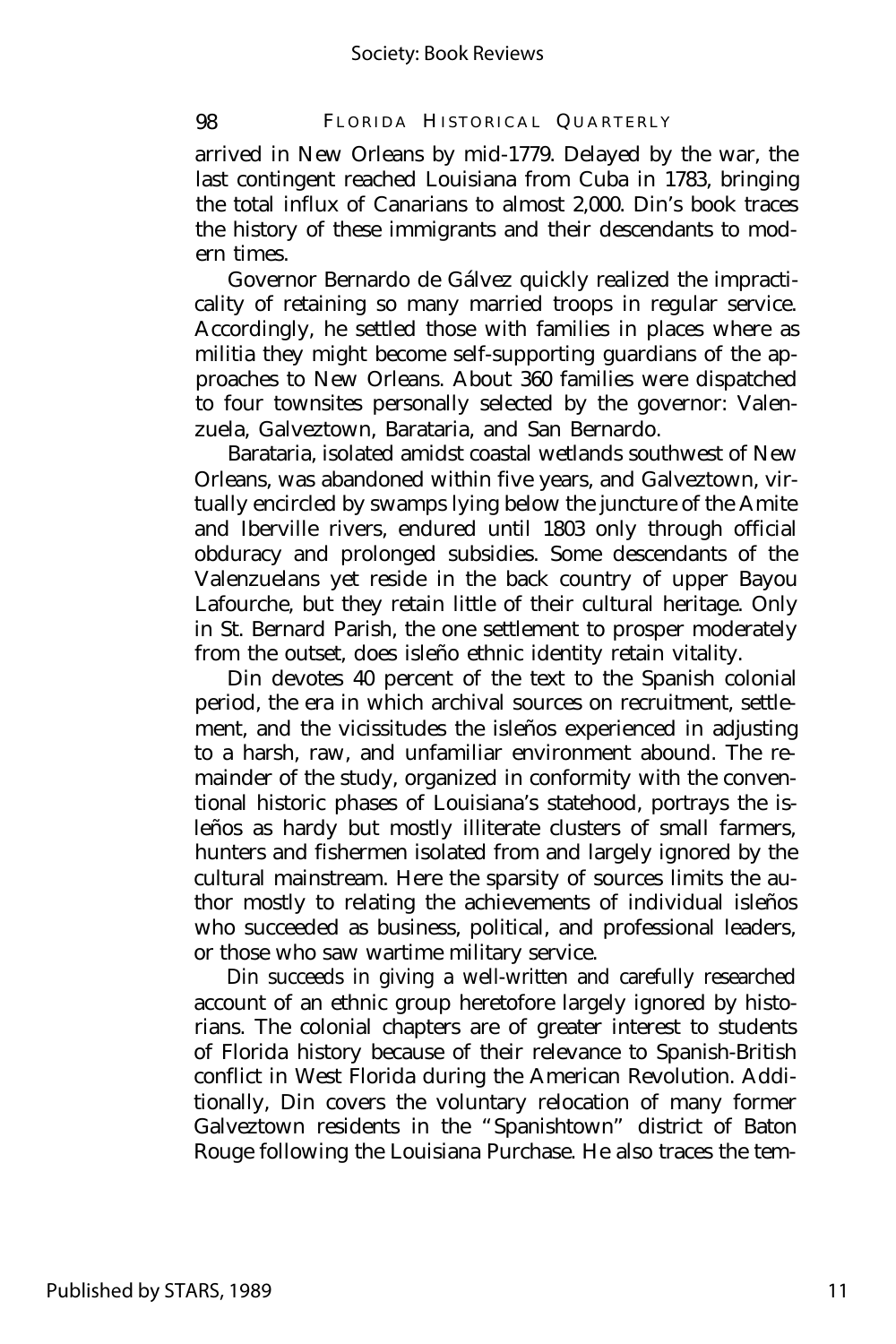porary relocation of a small group of isleño families from Havana to Pensacola in the 1780s. Of particular interest to genealogists, the appendix contains passenger lists of all isleños who embarked from either Tenerife or Havana for New Orleans, 1778-1783.

*McNeese State University* THOMAS D. WATSON

*The Legacy of Andrew Jackson: Essays on Democracy, Indian Removal, and Slavery.* By Robert V. Remini. (Baton Rouge: Louisiana State University Press, 1988. xii, 117 pp. Acknowledgments, preface, notes, index. \$20.00.)

This slim volume is based upon Remini's Walter Lynwood Fleming lectures delivered at Louisiana State University in 1984. Remini is by all odds the leading Andrew Jackson scholar in the United States today. His three-volume biography of Jackson, published between 1977 and 1984, stands as the definitive work. Given this impressive study and other books he has authored on Jackson and his times, it would be surprising if there were any surprises in this one. Three essays comprise the book, centering on areas of controversial importance in Jackson's career: democracy, Indian removal, and slavery.

It is Remini's thesis that Jackson played a larger positive role in the advancement of political democracy than he is generally given credit for by historians. He argues that repeatedly Jackson insisted, "The people are sovereign; their will is absolute." This was, he points out, a new concept in American politics that was at variance with the founding fathers' ideas of the checks on majority rule which were central to the earlier ideology of "republicanism."

More than fifty years ago Thomas Perkins Abernethy told us that Jackson's commitment to democracy was "good talk with which to win the favor of the people and thereby accomplish ulterior objectives." Admittedly some Remini interpretations are controversial, but he does not find "ulterior objectives" in Jackson's "talk" and makes a persuasive case that the experienced, mature Jackson truly believed in the people and the right of the majority of them to rule. This reviewer leans to the same understanding, and remembers reading a letter Jackson wrote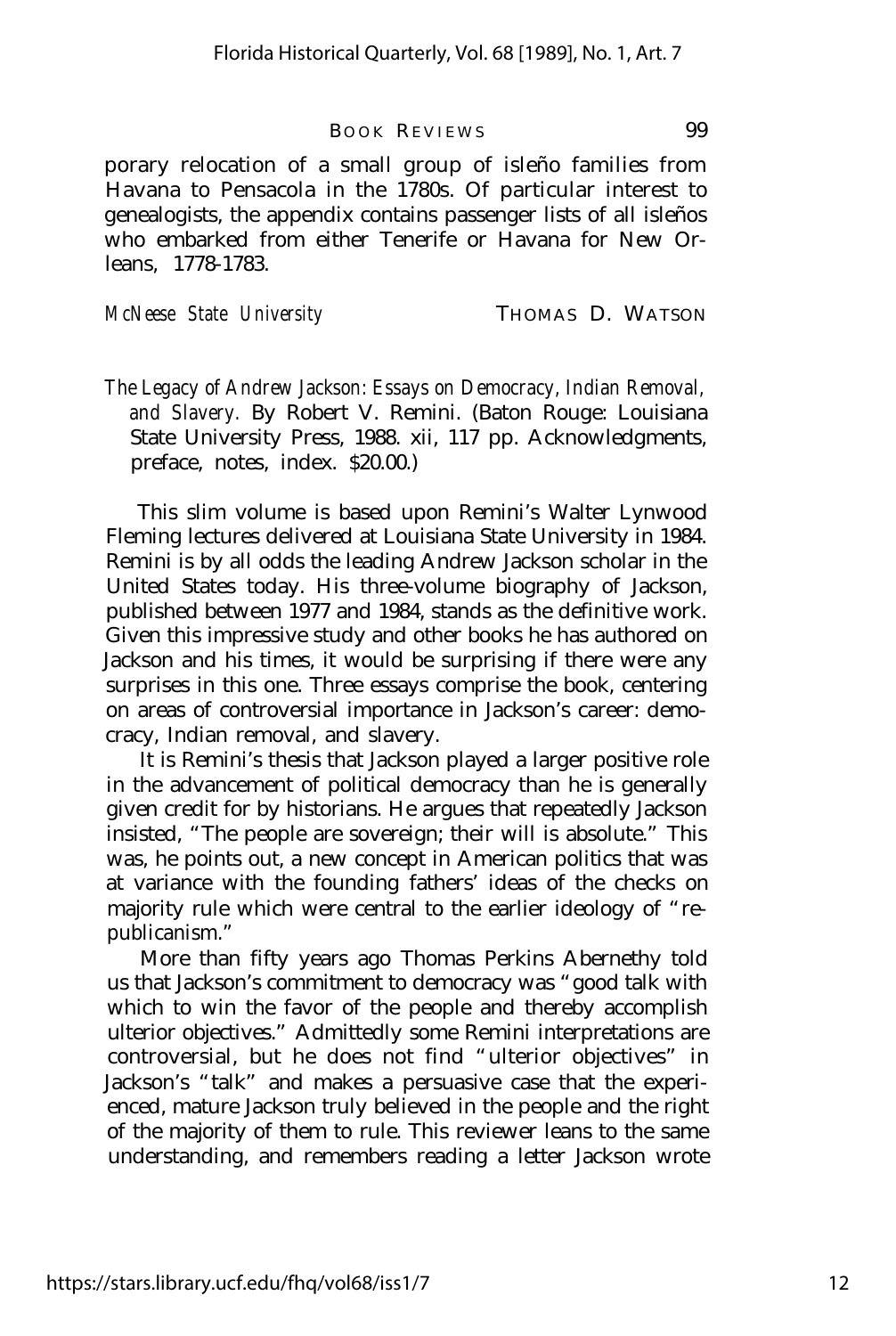as early as the summer of 1822 defending universal manhood suffrage as right and proper.

Remini reiterates an earlier expressed view that Jackson did not seek destruction of the Indians. He did not tolerate the tribes as barriers to white expansion (any more than he would British or Spaniards as such barriers), but he understood the Indians' attachment to their cultures and societies. As a realist, he reckoned they had one of two choices— to submit to the white man's ways and be absorbed into his culture, or to move out of the way of his expansion to remote regions where they might preserve the old ways unmolested. Remini maintains that Jackson's ideas were well-meaning if naive and that those who implemented his policies should bear blame for their corrupt perversion and unspeakable cruelty.

The last essay, which is on slavery, is the shortest. Jackson's views were not much different from those of most slaveholders. Slavery was an accepted fact of life defined in finality by the Constitution. His viewpoint was not at odds with his views about majority rule; democracy was for white men. That blacks should be a part of the body politic was unthinkable. Slavery was a basic right, as American as "capitalism, nationalism, or democracy." Nonetheless, the divisive potential of slavery was well understood by Jackson who sought to defuse the issue by excluding it from public debate. He was blind to slavery as a moral issue and convinced himself that it was raised by political "malcontents," such as John C. Calhoun and John Quincy Adams, who were determined to disrupt the Union or to discredit democracy. In either case, he feared the result would be the restoration of minority rule in the form of an aristocracy of money.

In order to understand and agree with Remini's interpretations, one must place them strictly in the context of the early nineteenth-century United States, with all the values, attitudes, and prejudices that ruled American society at the time. To judge Jackson and the Jacksonians by other standards, including those of today, is not helpful and stands in the way of a valid comprehension of the men and events of the era. Even historians sometimes judge the past by the standards of their own time and place. Remini has not fallen into that error.

*University of Florida* HERBERT J. DOHERTY, JR.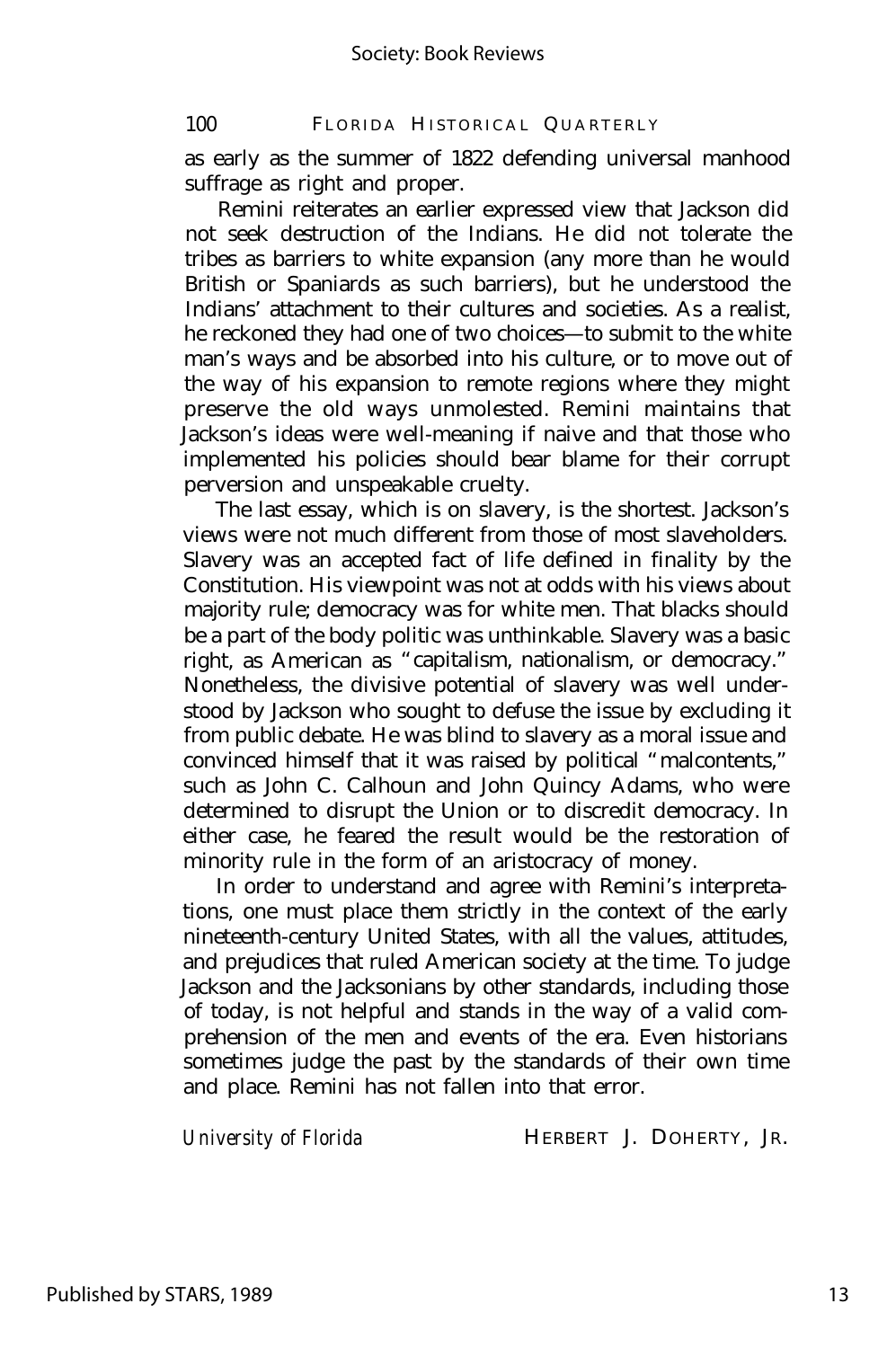*The Limits of Sisterhood: The Beecher Sisters on Women's Rights and Woman's Sphere.* By Jeanne Boydston, Mary Kelley, and Anne Margolis. (Chapel Hill: University of North Carolina Press, 1988. xxiv, 369 pp. Acknowledgments, chronology, introduction, illustrations, notes, index. \$32.00 cloth; \$12.95 paper.)

In *The Limits of Sisterhood,* three individual authors have melded their separate interests in the three remarkable Beecher sisters into a single volume. The text takes the form of an extended conversation among them about nineteenth-century America and the roles played by white middle-class women. Jeanne Boydston, a historian at Rutgers University, Mary Kelley, a historian at Dartmouth College, and Anne Margolis, who has taught English and American studies at Williams College, each has the main responsibility for each of the sisters— Boydston for Catherine Esther Beecher, Kelley for Harriet Beecher Stowe, and Margolis for Isabella Beecher Hooker. The authors divide the book into an introduction and four parts: "Shaping Experience," "The Power of Womanhood," "The Politics of Sisterhood," and "Conversations Among Ourselves." Each of the first three parts has an analysis of each sister at different stages of her life with selections from her private and public papers. The final part has excerpts from letters the sisters wrote to one another to maintain their ties and to keep each informed of their views and daily lives. These letters are rich in detail and full of information. While they show great and constant care for one another, they also make clear that sisterhood did not come easily to the Beecher women.

Together the lives of the Beecher sisters, from Catherine's birth in 1800 to Isabella's death in 1907, spanned the entire nineteenth century and chronicled the astonishing range of activities that engaged the energies of white, middle-class women in nineteenth-century America. During a time when people were almost continuously at odds over the proper role of women, the Beecher sisters shared a commitment to "women's power." Each in her own way— Catherine as an educator and writer of advice literature. Harriet as an author of novels, tales, and sketches, and Isabella as a women's rights activist— devoted much of her adult life to elevating women's status and expanding women's influence. Furthermore, each of the sisters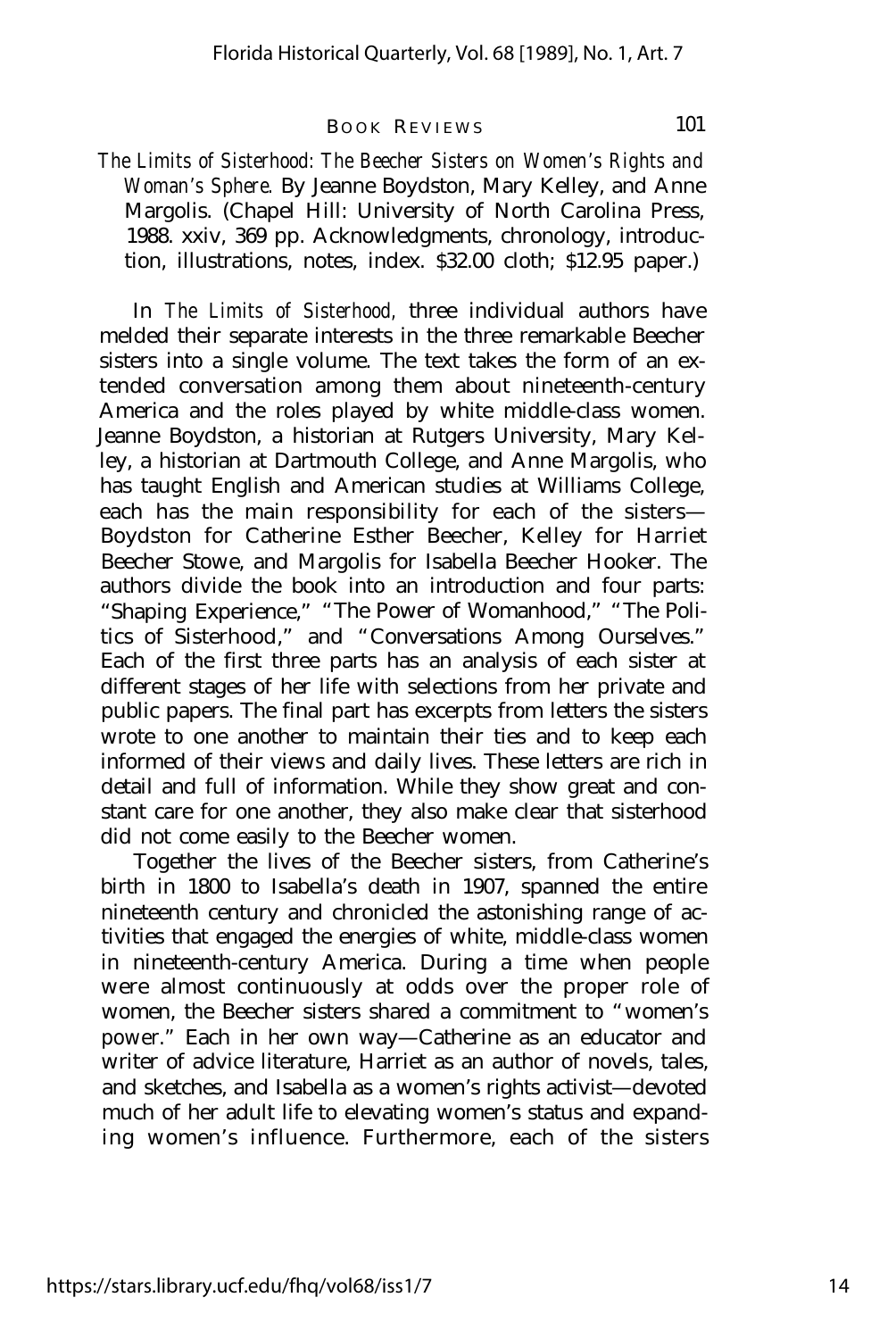achieved a position from which to make her views heard, and each contributed to the ideas of womanhood that have been carried into the twentieth century.

The Beecher sisters' involvement in the reform movements cannot be ascribed solely to the legacy from their father Lyman Beecher. They were also actors in a profound shift in gender relations then taking place involving domesticity and natural rights theory which were based on logically opposed premises about the nature of women. Yet the two approaches to women's struggle for self-determination were seldom kept entirely separate.

The authors ably succeed in showing how each of the Beecher sisters illustrated this mingling of apparent contradictory premises. Catherine, an early advocate of domesticity, opposed woman suffrage in part because she believed all women were not equally qualified to vote. While Harriet wanted women to have legal and political rights, she insisted that women were individuals with the same rights and responsibilities as men. Isabella argued for women's social and political equality with the conviction that women alone had the higher morality through which American society would be reformed. This wellresearched and well-written book makes a major contribution to the American women's movement.

*University of Notre Dame* VINCENT P. DESANTIS

*Masters and Slaves in the House of the Lord: Race and Religion in the American South, 1740-1870.* Edited by John B. Boles. (Lexington: The University Press of Kentucky, 1988. 257 pp. Introduction, notes, contributors, index. \$25.00.)

This book of eight essays focuses primarily upon evangelical denominations in the Deep South, with the Anglican and Presbyterian churches receiving less attention than the Catholic church. The editor and the other essayists have a very good grasp of the subject.

The editor, John B. Boles, introduces the work in an overview of the subject. Then Alan Gallay gives a revisionist interpretation of the Great Awakening in arguing that as a result of George Whitefield's relationship with the Bryans of South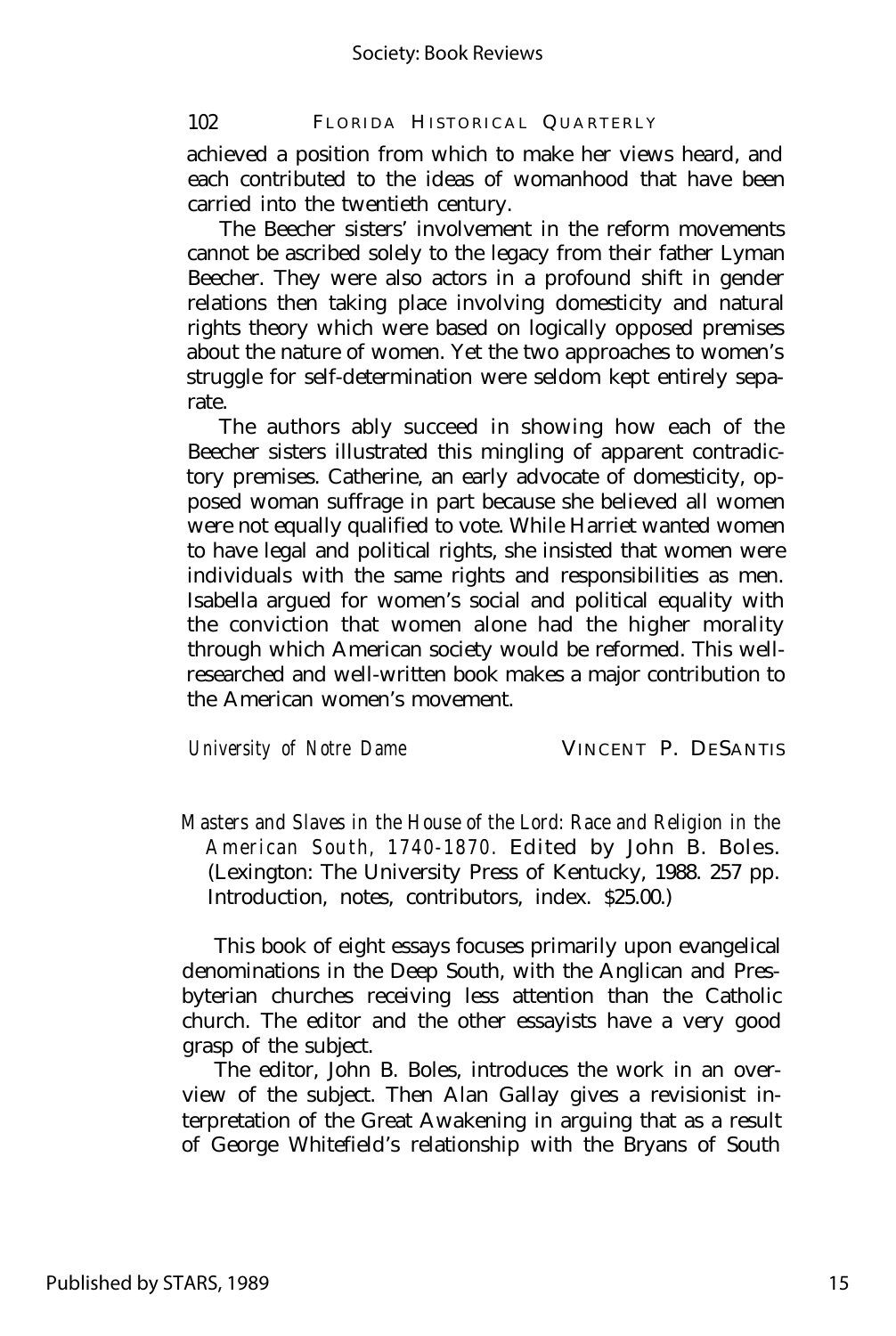Larry M. James's essay on biracial fellowship in antebellum Baptist churches in Mississippi and Louisiana presents a nearly idyllic picture of Christian brotherhood in biracial churches. Randy Spark's essay on religion in Amite County, Mississippi, presents a less sanguine picture of fellowship in biracial churches where African-Americans were forced to worship after 1830, in the wake of the proscription on separate all-black worshiping. Fellowship may not have been any more cordial in Florida biracial churches, according to Robert Hall who cautions in his essay that the privileges blacks enjoyed were tempered by the slave status of blacks, the segregated pews which they occupied, and their disfranchisement in church elections.

Blake Touchstone combines the three approaches normally used to study the religion of slaves in his analysis of the central role which planters played in providing religious instruction for their slaves, and he concludes that religious instruction was provided primarily for selfish reasons that had little to do with the planters' desire to save slaves' souls. In the only essay devoted solely to Catholicism, Randy Miller states that Catholic priests, some of whom were poorly educated, lost the confidence of slaves because they divulged confessions to planters, and a syncretic process of Afro-Catholicism failed to develop in the Old South. In spite of these shortcomings, all races of Catholics were distinguished from other Southerners because they shared a common Catholic culture.

Clarence L. Mohr's essay points out that Georgia reformers who led the amelioration movement in their state during the Civil War used guilt and doomsday rhetoric as their major weapons, but in the waning months of the war the debate over Jefferson Davis's plan to emancipate and arm slaves pushed amelioration endeavors to the back burner. In the last essay in the volume, Katherine L. Dvorak provides a causal analysis of the proliferation of racially separated churches after the Civil War. Afro-Americans were not driven from biracial churches, and whites, who initially opposed the exodus of blacks from their churches, later facilitated efforts to unite black Southerners with northern black churches, mainly to prevent northern

Carolina, a network of evangelicals was established in the South which lasted beyond the mid-eighteenth century. It subsequently gained prominence in nineteenth-century religious life, winning Southerners also to their paternalistic ideology.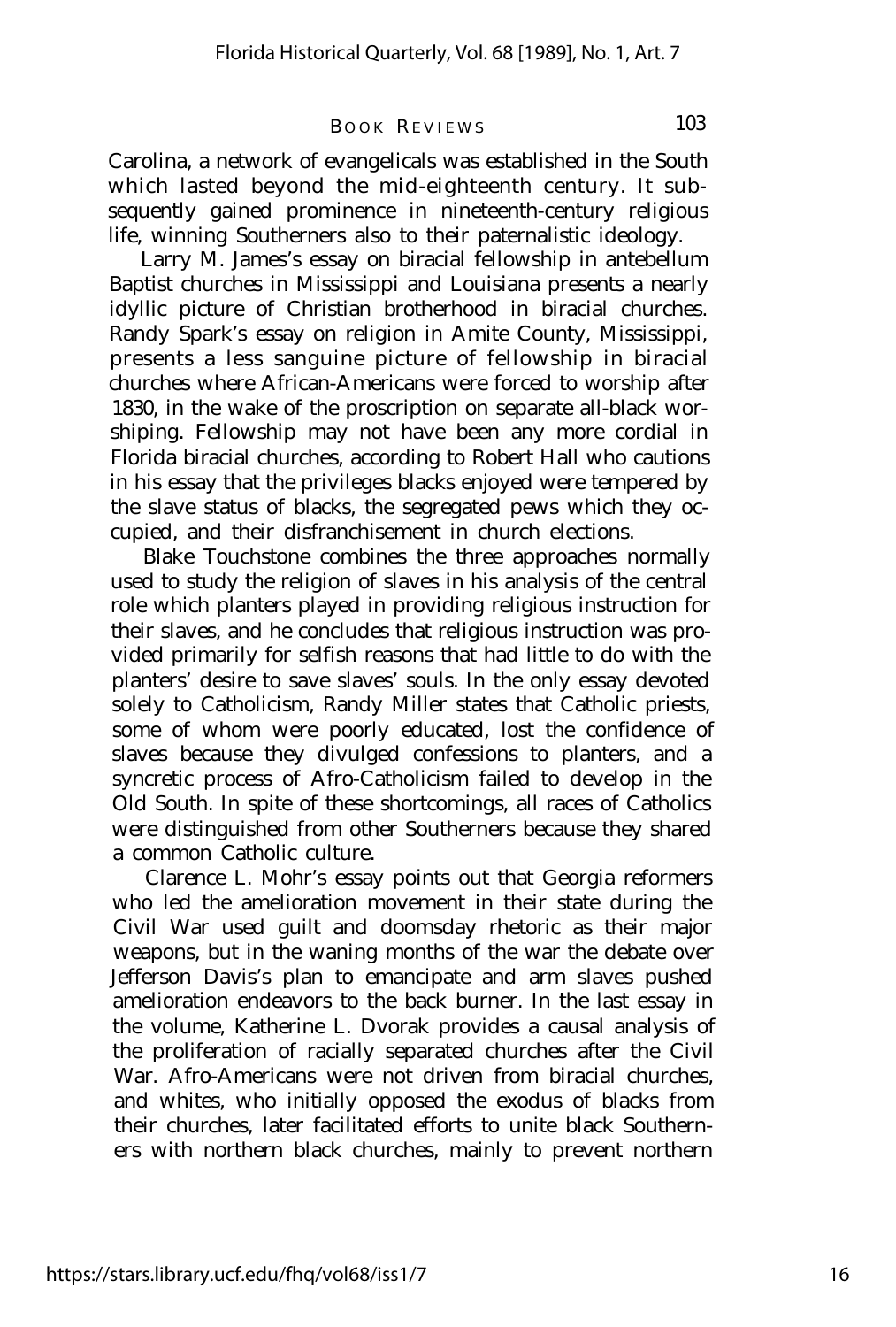Protestants from attracting African-Americans into their churches.

While the individual essays are generally solid, the volume lacks cohesion, with the geographical scope of the presentations running the gamut from county, state, bi-state, to regional, and their subject matter is almost as diverse. Reading the work, one senses that it is a collection of essays rather than a monograph. The format is similar to its precursor, *Religion in the South,* Charles R. Wilson (ed.), in which John Boles has an essay.

#### *University of Miami* WHITTINGTON B. JOHNSON

*Embattled Courage: The Experience of Combat in the American Civil War.* By Gerald F. Linderman. (New York: Free Press, 1987. x, 357 pp. Acknowledgments, introduction, dramatis personae, notes, bibliography, index. \$22.50.)

This book discusses the Civil War in such a fresh insightful way that it is a necessity for anyone seeking to understand that conflict. University of Michigan historian Gerald F. Linderman recounts what combat was like for the Civil War soldier and, in the process, gives the reader insight into the nature and impact of war itself.

In the early years of the war, according to Linderman, "Manliness, godliness, duty, honor, and knightliness" constituted the soldier's value system (p. 16). At the core of it all, however, was courage, "the cement of armies" (p. 34). A soldier's participation in battle was a demonstration of what he was made of: any fear, any hesitation was an indication that he was a coward.

So, in the early years of the war, courage goaded the soldier into battle. No matter the quality of those who commanded him, no matter if his unit won or lost the battle, no matter how awful the fighting might be, if he was courageous, God would look out for him and all would be well.

The reality of the war quickly overwhelmed these expectations. Such factors and disease, the boredom and morally sapping quality of camp life, the suddenness and horror of death, the agony of the wounded, and the awful hospital, all put the soldier's preconceived notions to rout. The Civil War soldier came to realize that he could not fight the war he thought he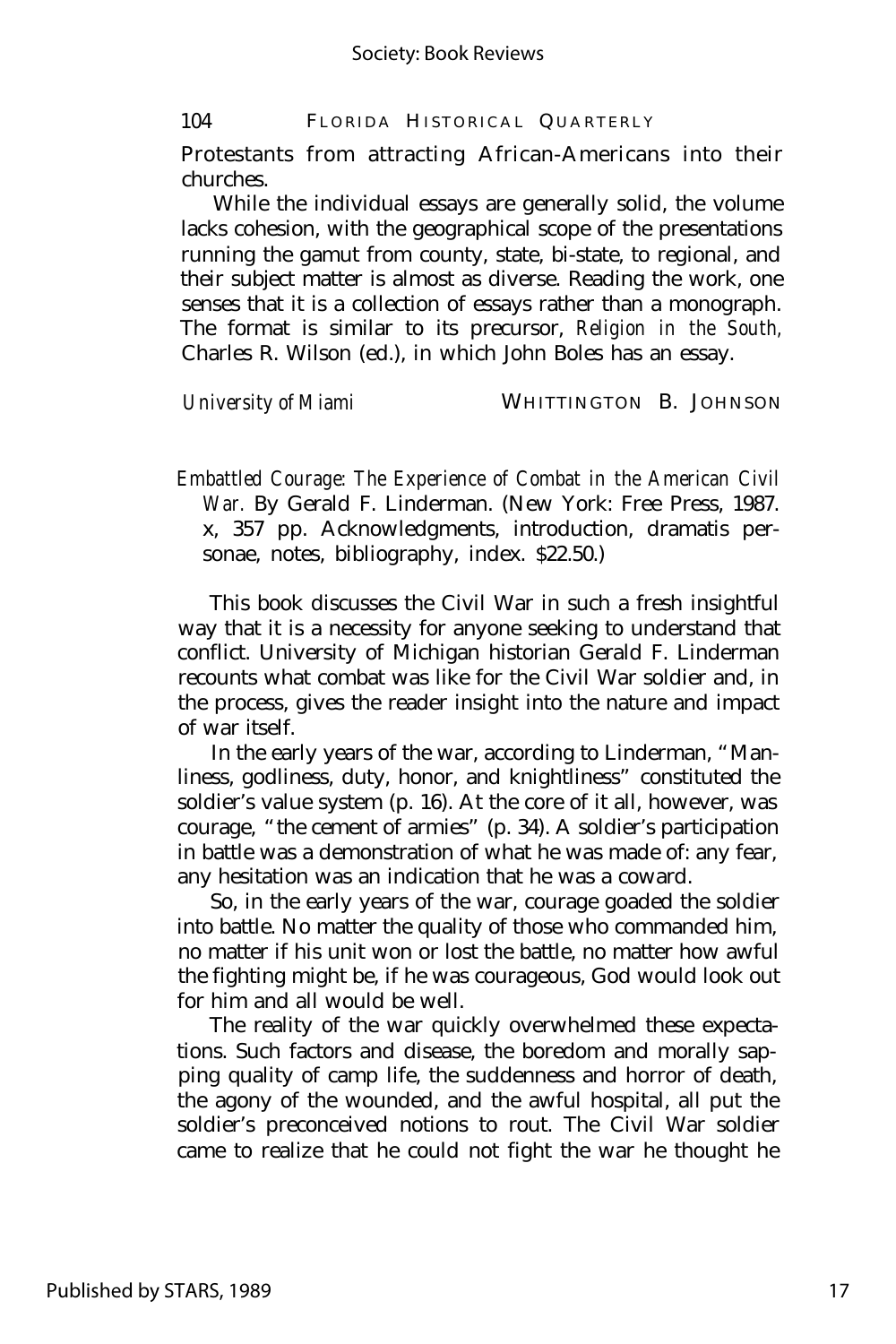could and should fight. Courage was no protector from measles, or the sniper, or the long months in a siege line. There was no such thing as a courageous or cowardly death; there was just death. Now soldiers talked of "futile courage" (p. 162) and were less critical of alleged cowardice.

Survival, not maintenance of an idealistic value system, became paramount, and anyone or anything that threatened that survival was a fit object of violence. When women spit on injured enemy soldiers, when snipers fired out of private homes, when guerillas attacked and then melted into the countryside, the soldier wreaked his vengeance. The war was no longer a battle between two courageous armies; it had become a total war between two societies.

When the war ended, the soldier went home, at first, Linderman writes, not wanting to discuss the conflict. After all, society still talked in the romantic terms the soldier had long ago discarded. Around the 1880s, however, he joined in the revival of martial interest, and his selective memory caused him to revert to his earlier conceptions of courage and honor. When the Spanish-American War began in 1898, the generation of soldiers, raised on Civil War romanticism, marched off expressing those same ideas.

Linderman's basic argument is persuasive, but readers will not agree with everything. This reviewer, for example, found the comments on Sherman unconvincing. Sherman's adoption of total war came out of a lifetime of experience and not simply from a perception of all Confederates as the enemy. In fact, he continued to see Southerners as friends, even while he inflicted total war on them.

Linderman's discussion of postwar attitudes is similarly not convincing. For example, he holds that the Grand Army of the Republic's small membership in the immediate postwar years was proof that soldiers did not want to talk about the war. Yet he ignores the existence and yearly meetings of such organizations as the Society of the Army of Tennessee and the Society of the Army of the Potomac.

Such caveats aside, this book is a classic. It is one of those publications all Civil War historians and buffs will be wise to read.

*Mississippi State University* JOHN F. MARSZALEK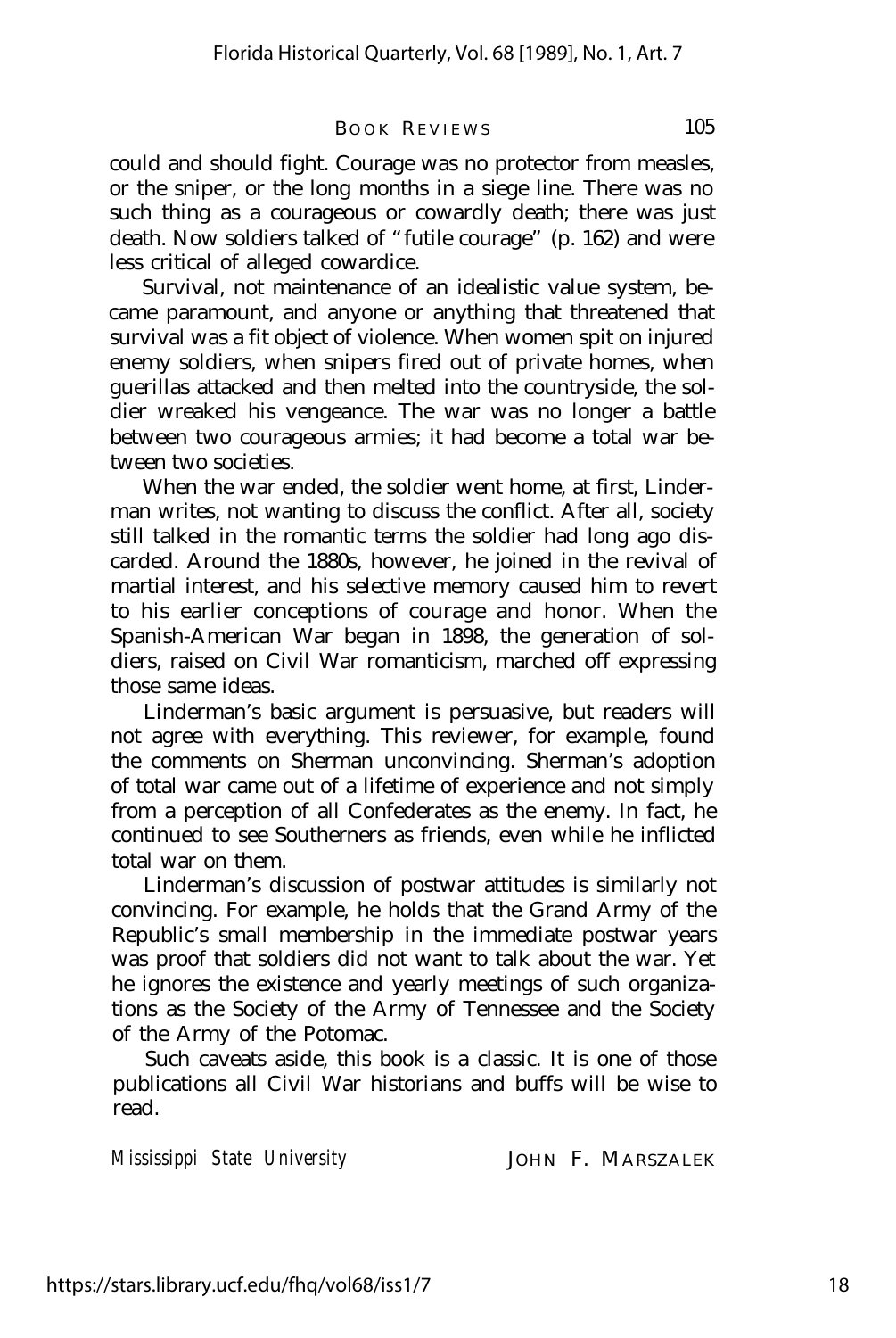*Crowns of Thorns and Glory— -Mary Todd Lincoln and Varina Howell Davis: The Two First Ladies of the Civil War.* By Gerry Van der Heuvel. (New York: E. P. Dutton, 1988. ix, 306 pp. Acknowledgments, epilogue, illustrations, notes, bibliography, index. \$19.95.)

Gerry Van der Heuvel presents the many facets of Mary Lincoln, who has been described as having "an emotional temperament much like an April day, sunning all over with laughter one moment, the next crying as if her heart would break" (p. 12). The reader will feel compassion for the woman who "wanted what she wanted when she wanted it" (p. 22). Much of the slander heaped upon Mary Lincoln in the past is successfully refuted, particularly that by William H. Herndon which David Donald has previously publicized.

Varina Davis has similar experiences to her northern counterpart. Both women lost a child while they were serving as first lady, both outlived all but one of their children, and both suffered at the hands of the press. Unlike Mary, Varina became a woman of letters and a significant symbol of national reconciliation.

Although the two women never met, they had many acquaintances in common. How they differed in their opinions of these individuals is one of the highlights of this dual biography. Another plus is the author's literary ability. The transitions between the two subjects are smooth. Their husbands' event-filled careers are suitably brief.

The author's experience with Washington society and the lifestyle of a first lady enables her to bring a unique insight to her subjects. Any lack of training as a historian is not reflected in the substantial bibliography, which is misleading because it omits cited manuscript collections. The illustrations provide a visual chronicle of the two women and their families.

Because her subjects were at least indirectly involved with so many events, it is understandable that a few factual errors found their way into the text. The most glaring is Stonewall Jackson's place of interment, which is Lexington, Virginia, rather than in Kentucky. Van der Heuvel also leads the reader to believe that Clay's original Omnibus Bill was passed. There is no mention of Stephen Douglas's role in the breaking up of that bill and in the final passage of the Compromise of 1850. This omission is sur-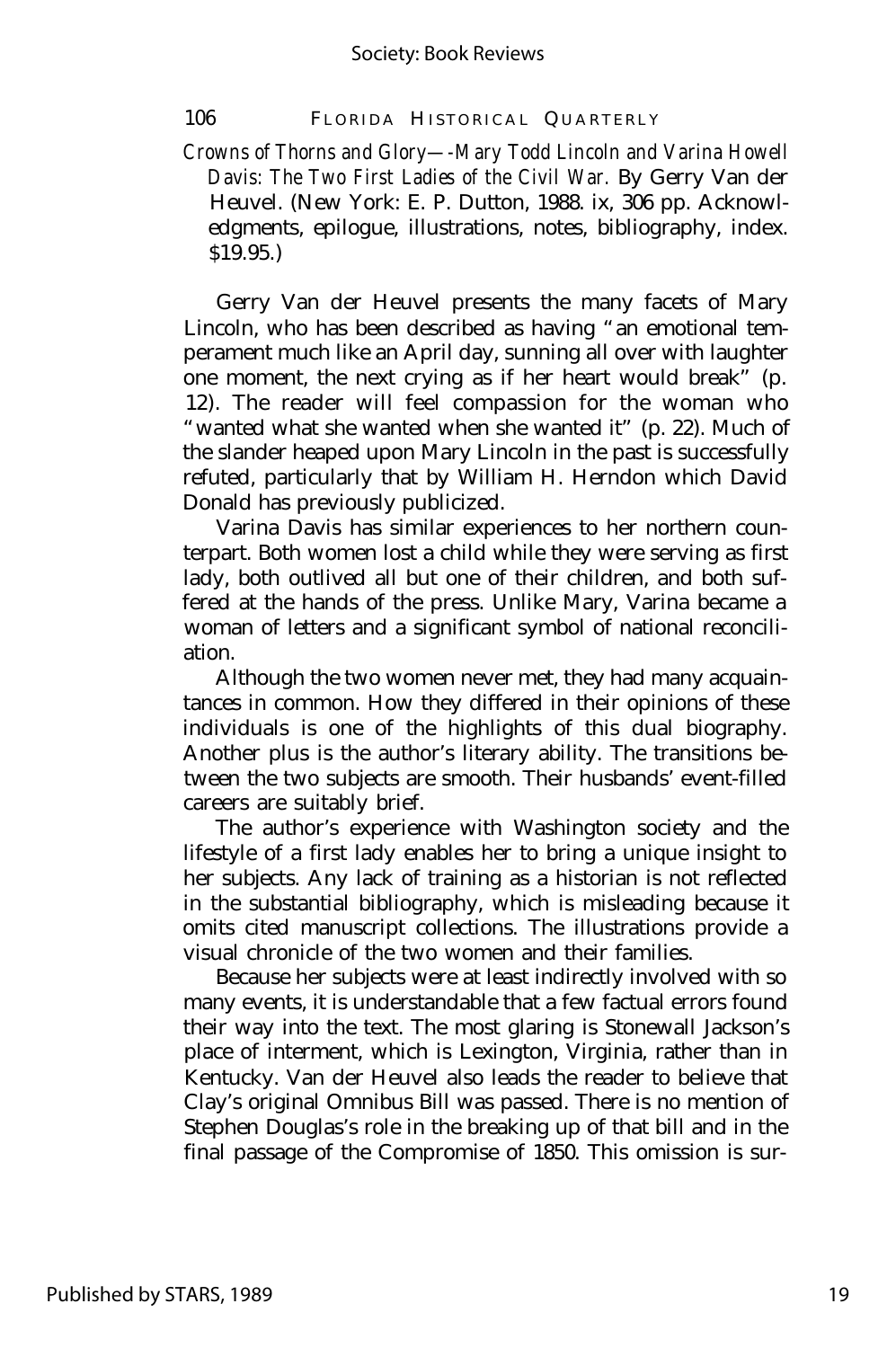prising because Douglas is mentioned repeatedly, more often than the index indicates.

There are other shortcomings. Footnotes are limited and appear at the end of the book. Some of the quotations lack citations. For some unfathomable reason, informational notes appear in the text, at the bottom of the page, and among the endnotes. I was left wondering why the author dismissed Jefferson Davis's supposed infidelities during the 1870s as "unfounded gossip" (p. 248) in contrast to the thoroughness she displayed elsewhere. Despite that inconsistency and my irritation at the intrusive notes, I could hardly put the book down.

*Southeastern Louisiana University* LAWRENCE L. HEWITT

*The Confederate Carpetbaggers.* By Daniel E. Sutherland. (Baton Rouge: Louisiana State University Press, 1988. xv, 360 pp. Acknowledgments, photographs, notes, appendix, bibliographical note, index. \$40.00 cloth; \$16.95 paper.)

About 16,000 Southerners settled in the North between 1860 and 1870; several thousand more followed by 1880. Daniel Sutherland's book is about those— surely a majority— who had supported the Confederacy during the war. He has found enough biographical information to justify generalization of about 571 of them. Nearly all of this "core group" came North for economic reasons. Almost 30 percent had friends or relatives already in the North, and 17 percent had lived there before the war. Only 6 percent, in fact, had had no previous connection with the North. Over one-half were thirty years of age or younger when they moved North, and nearly two-thirds spent the remainder of their lives there. The great majority were (or became) businessmen and professionals. As a result, they were predominantly urban, nearly 70 percent of them living in only seven cities: New York, Brooklyn, Chicago, Philadelphia, Cincinnati, Boston, and Evansville, Indiana. In fact, about one-half of them settled in New York and Brooklyn.

Although Sutherland's core group gets occasional mention throughout the book, he gives most of his attention to a much smaller number, chiefly adoptive New Yorkers. They were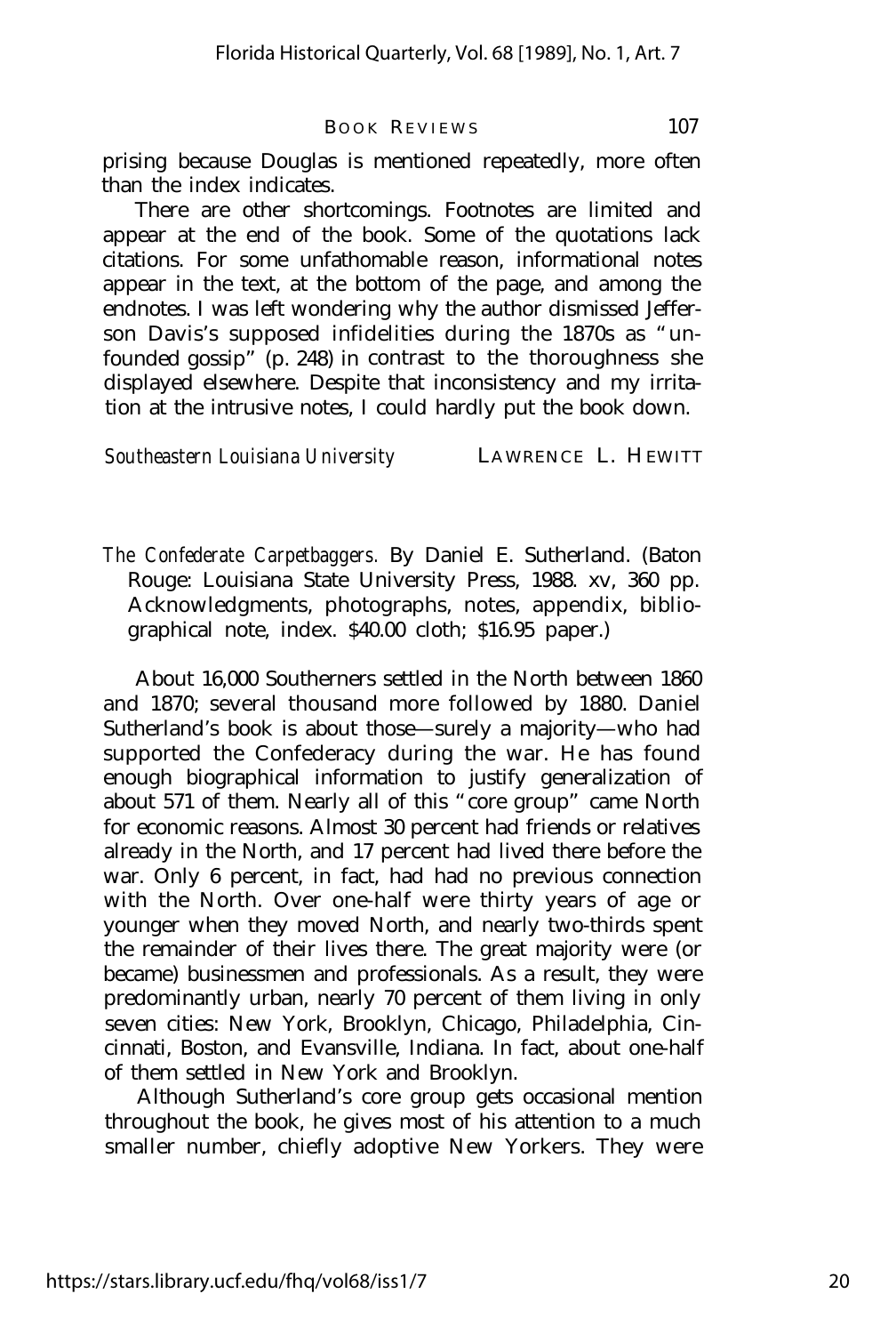clearly the most cooperative in leaving literary remains. This approach, while understandable, creates a persistent disjuncture between the broader core group— themselves more prominent than the whole— and the small elite who get individual attention. The latter include men (and a few women) of real stature, most of it acquired in the postwar North. Roger A. Pryor of Virginia, however, was a well-known journalist and politician before migrating to New York and taking up a legal and judicial career there. Burton N. Harrison was private secretary to Jefferson Davis. Imprisoned until January 1866, he too became a leading member of the New York Bar. His wife Constance, who receives equal billing, quickly achieved social prominence in New York before emerging in the 1870s as a popular writer of romantic stories about the Old South and the Lost Cause. Thomas Fortune Ryan, an impoverished Virginia veteran, made a fortune on Wall Street and became something of a power in the national Democratic party.

Not surprisingly, virtually all of these persons were Democrats. Sixty-one held public office in the North, mostly at the local level; one, John R. Fellows of New York, made it to Congress. Sutherland uses the term carpetbagger loosely, as did his subjects, who sometimes referred to themselves jocularly in that fashion without regard to politics. Nearly all took pains to soothe sectional feelings while retaining most of the racial and political values of their youth. Life in the North gradually became easier for them, especially in the 1880s and later, as Northerners retreated from Reconstruction, acquiesced in the disfranchisement and segregation of southern blacks, and used racial distinctions to justify overseas imperialism.

Sutherland has pored through a host of manuscript collections and published works. He writes well, skillfully relating his leading characters to the evolving national culture of the Gilded Age and later. But one comes away knowing less than one might about the other 550-odd characters, and the thousands more beyond. What started as a demographic study based largely on the census became the collective intellectual biography of a small elite. Both are legitimate, but the former in particular was never finished.

*University of North Carolina at Greensboro*

ALLEN W. TRELEASE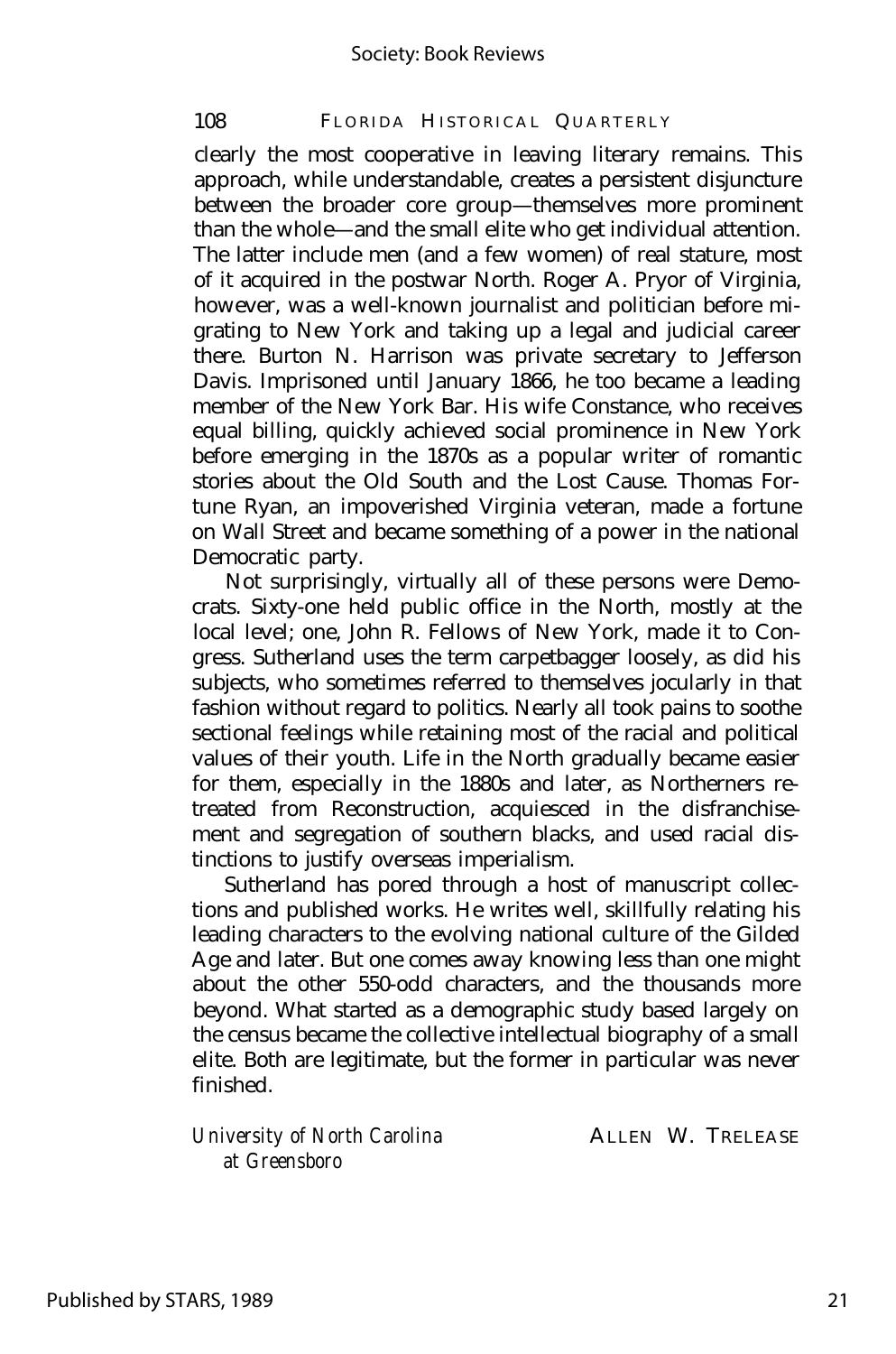*From Port to Port: An Architectural History of Mobile Alabama, 1711- 1918.* By Elizabeth Barrett Gould. (Tuscaloosa: University of Alabama Press, 1988. x, 317 pp. Preface, illustrations, appendixes, abreviations, notes, bibliography, index. \$39.95.)

With the appearance of *From Port to Port,* Elizabeth Barrett Gould provides one more reason for her reputation as the preeminent architectural historian of Mobile. It would be a disservice to call this a coffee table book, since that implies appearance without substance, even though this generously illustrated, oversized volume provides hours of interesting browsing. In addition, the author provides us with substance. Elizabeth Gould gives an outline of the economic and social history of Mobile and explains how the buildings fit into local events as well as the flow of American architectural history. In her preface, Professor Gould clearly defines her purpose: "The development of a city can be traced in many ways, including by its architectural history. A building is a form wrapped around an activity that occupies interior space. The space and its flow tell much about the customs of the times. . . . By tracing architectural changes from 1711 to 1918, we may watch Mobile's transformation from an early French Colonial fort to a modern commercial center." To her credit, Gould includes both the landmark buildings in Mobile and the commonplace, the highstyle and the vernacular. After finishing this volume, readers will have an appreciation for the broad spectrum of Mobile's architectural legacy.

Unfortunately this book could be titled *Lost Mobile.* At times it appears to be a catalog of significant buildings that have been lost over the years. Residences, institutional buildings, hotels, and churches have been lost to fires, hurricanes, demolition, or the pressures of growth in a leading city in the "New South." It was the loss of so many of these architectural gems that led to the establishment of the Oakleigh Historic District, the Mobile Historic Preservation Commission, and other community-wide and neighborhood-based preservation organizations. Within the past two years, historic preservationists in Mobile successfully defended landmark structures in their downtown from the construction of a major highway. Mobile serves as an example for other communities in their efforts to preserve their architectural heritage.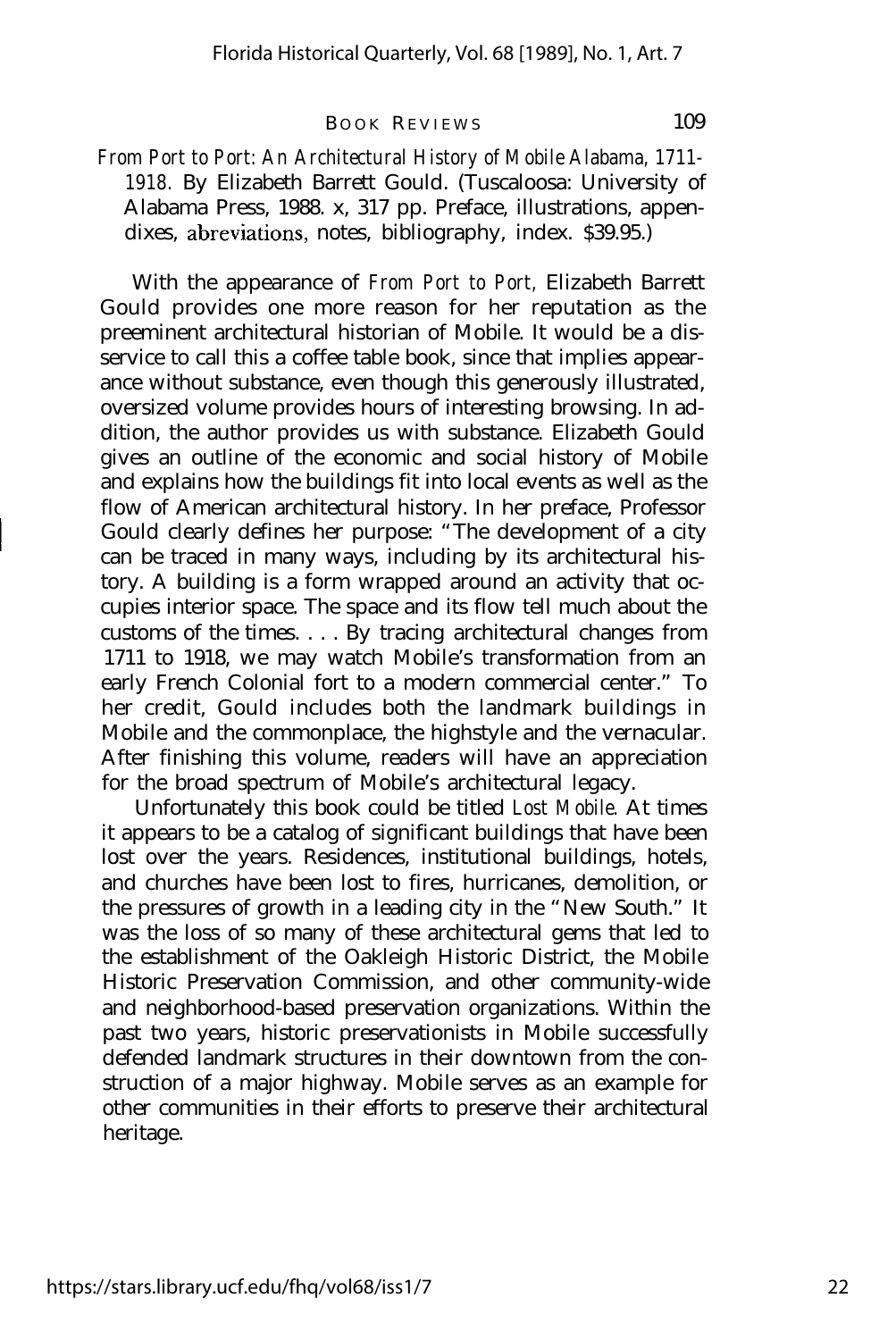*From Port to Port* joins the growing number of volumes documenting the architectural history of communities. Professor Gould— and Mobile— can be proud that this volume stands in good stead with others in this genre. Historic preservationists, architectural historians, historians, and Southerners (whether defined by geography or by inclination) will find this a valuable addition to their libraries.

*National Trust for Historic Preservation* LINDA V. ELLSWORTH *Mid-Atlantic Regional Office Philadelphia Pennsylvania*

*Atlanta, 1847-1890: City Building in the Old South and the New.* By James Michael Russell. (Baton Rouge: Louisiana State University Press, 1988. xiii, 3 14 pp. Acknowledgments, introduction, tables, maps, photographs, epilogue, appendices, bibliographical essay, index. \$32.50.)

Historians have begun to devote increasing attention to the development of cities in the nineteenth-century South. Like other historians of the region, urban historians have focused their analyses on the plantation economy, the Civil War, and the emergence of the "New South." In a persuasive and well-researched book, James Michael Russell examines business leaders and boosterism in nineteenth-century Atlanta. This study is particularly interesting because Russell analyzes the relationship between Old South values, New South ideologies, and "city-building strategies" in Atlanta.

Even before the Civil War, Russell explains, the economy of Atlanta possessed a vitality that was lacking in cotton-belt cities. In part, the city's upcountry location accounted for this distinctive character, but Russell also traces Atlanta's dynamism to the backgrounds of the local elite. The city's antebellum economic leaders, for example, had few ties to Old South society and rejected the ideals of the planter aristocracy. Instead, Russell argues, they struggled to create an environment and a "spirit" that would attract capital, industry, and entrepreneurs, thus "anticipating" the "New South ideologies" (p. 5). Because the Civil War, according to Russell, did not dramatically alter the course of Atlanta's development, postwar businessmen were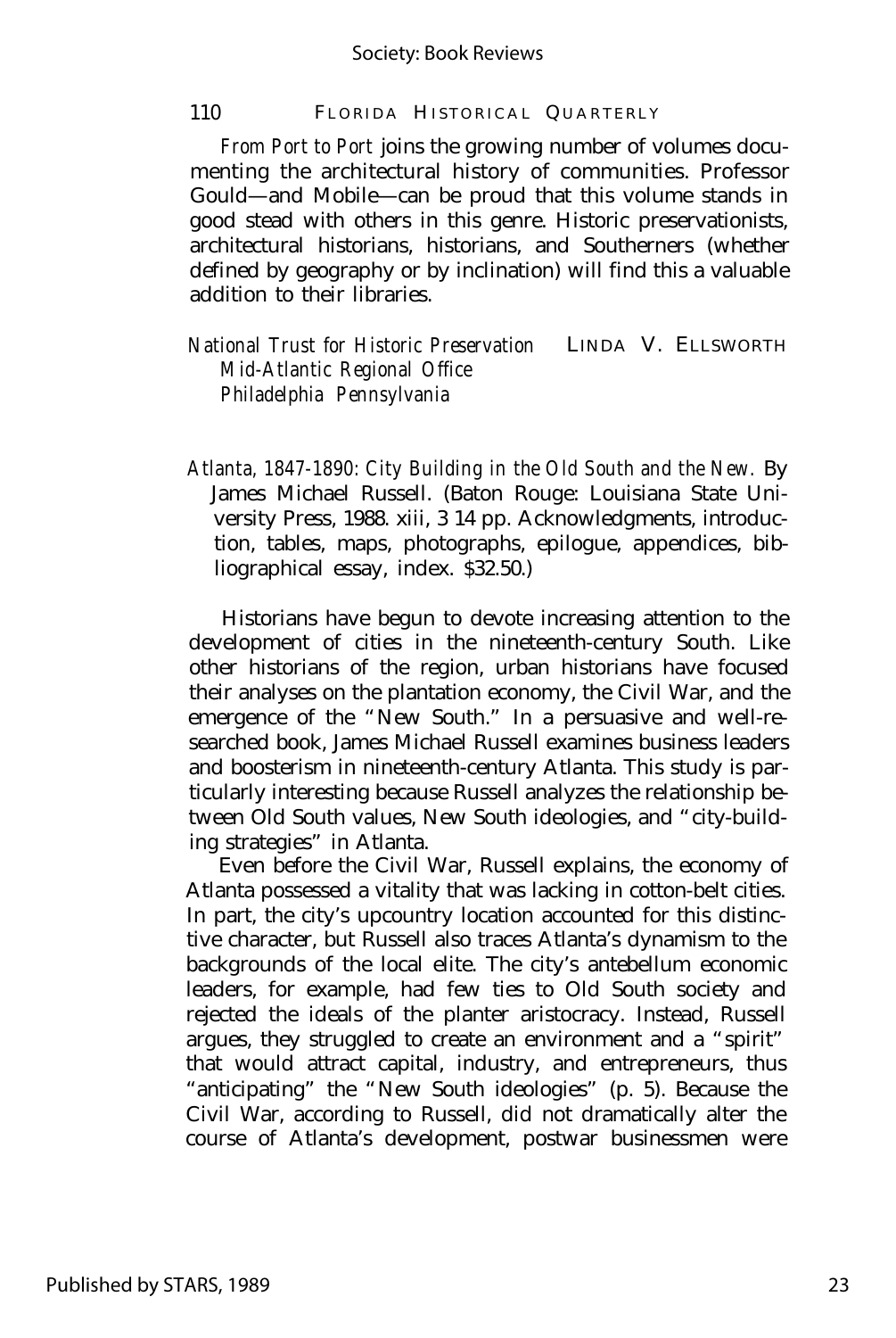able to build on the ideological foundation forged before the war. As a result, Atlanta "entered the New South era with a reservoir of values and city-building ideas that had already coalesced" (p. 260).

Although Russell presents a great deal of evidence to support his argument, a few important issues might have been explored in greater detail. Much of this study is devoted to a comparison of Atlanta's prewar and postwar business elite. But Russell describes the composition of the elite more effectively than he analyzes the formation of that group. For example, his examination of city leaders— before and after 1865— reveals that most members of the elite migrated to Atlanta from small towns in the region. The process by which men of means were attracted to Atlanta, therefore, shaped the city's development, though Russell does not examine this theme in depth. Furthermore, he finds continuity in the character of the elite but not in individual leadership; a new elite emerged after 1865. Additional attention might have been devoted to the cause of this shift.

Russell also introduces issues that cannot be easily addressed with the source materials that he consults. For example, his discussion of "social values," which emphasizes the progressive spirit of local residents, is based largely on public pronouncements about the economy and on booster literature. Business leaders in most growing cities, however, defined culture in the language of boosterism. It seems unlikely that such bland rhetoric would have dominated social values in Atlanta.

Similarly, women are barely mentioned in Russell's discussion of local culture and thus seem to exert no influence on the formation of the city's middle class.

Overall, however, Russell has written a strong book on an extremely important topic in southern and urban history. Even though he raises more questions than he is able to answer in this volume, Russell's analysis sheds considerable light on the development of Atlanta and on the sources of urban growth in the nineteenth-century South.

*University of Florida* JEFFREY S. ADLER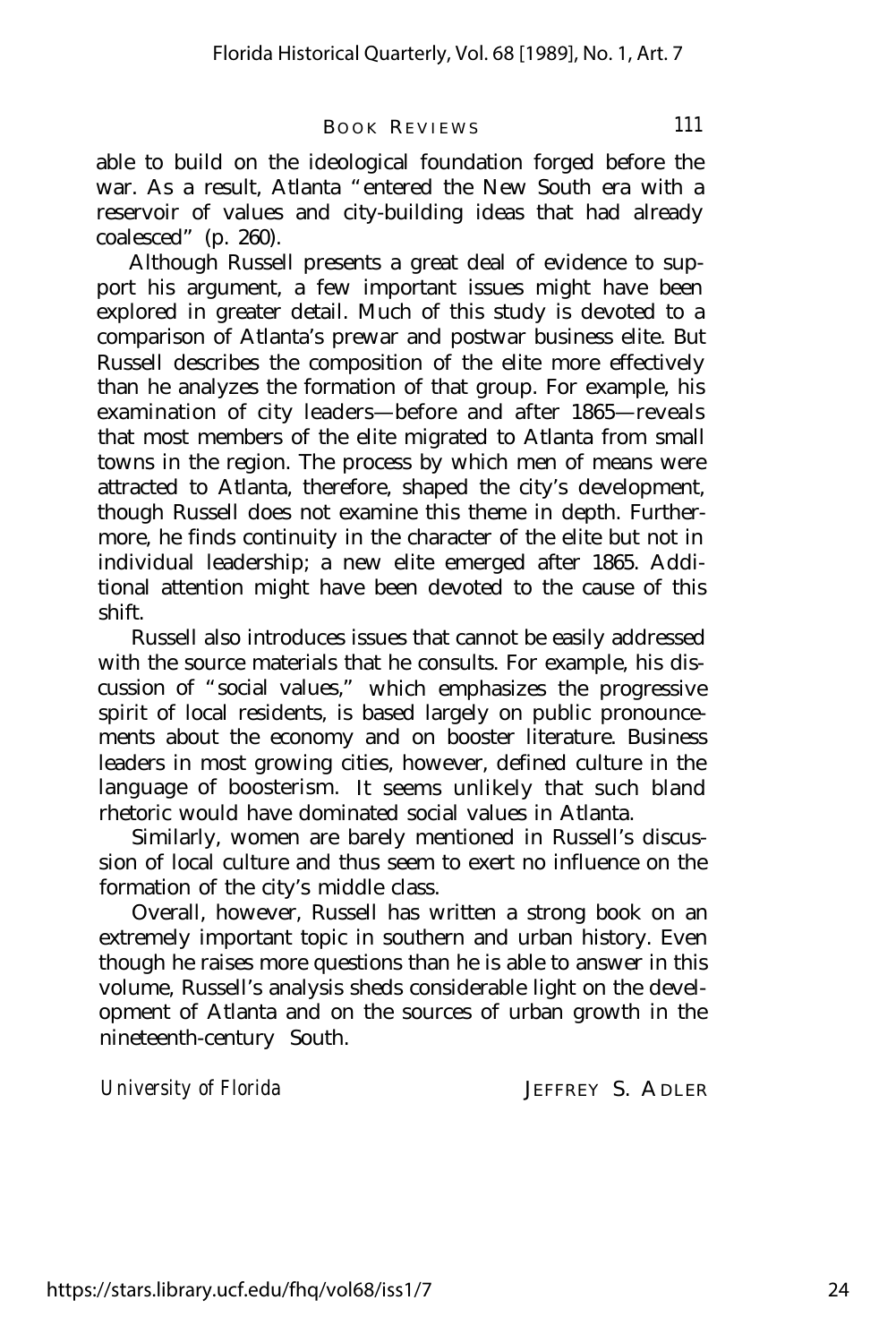*Telling Memories Among Southern Women: Domestic Workers and Their Employers in the Segregated South.* By Susan Tucker. (Baton Rouge: Louisiana State University Press, 1988. xi, 279 pp. Acknowledgments, preface, notes, photographic essay. \$24.95.)

The relationship between southern domestic workers and their white employers bears striking resemblance to the master/ slave relationship of the antebellum South. Both black domestic workers and slaves who worked in the "Big House" were treated as inferiors, worked long hard hours, were paid little or nothing, and were sometimes subjected to abuse. In order to survive these often humiliating and degrading conditions, both masked their feelings and became masters of manipulation.

Susan Tucker, with the aid of Mary Yelling, conducted ninety-two interviews between 1980-1985 with black and white women from Florida, Alabama, and Louisiana. Forty-two of these edited interviews make up *Telling Memories Among Southern Women.* These "collective memories" dramatically reveal the glaring social and economic inequities, the love/hate relationship that existed between the black servant and her white employer, the ever-present paternalism, and the changes that have taken place in the employer/servant relationship since the 1880s. Black domestics, Tucker contends, bridged the two races. They "acted as interpreters of white life to blacks, of black life to whites, and as messengers between these two groups" (p. 86).

Many of the white women interviewed recalled fond memories of their "mammies." These women employed black domestics in their homes in keeping with southern tradition, and in part to provide their children with a chiidhood reminiscent of their own. The complexity of such bonds are revealed in the personal accounts of both black and white women. As children, white women loved and adored their black "mammies," but as adults they treated them as inferiors. It was difficult to reconcile custom and feelings.

Black women often resented having to leave their own children at home while they played surrogate mother to white youth. White employers, on the other hand, apparently rarely gave thought to the quality of child care provided for their servants' children or the long hours that they spent away from them. Even though the pay was sometimes ridiculously small,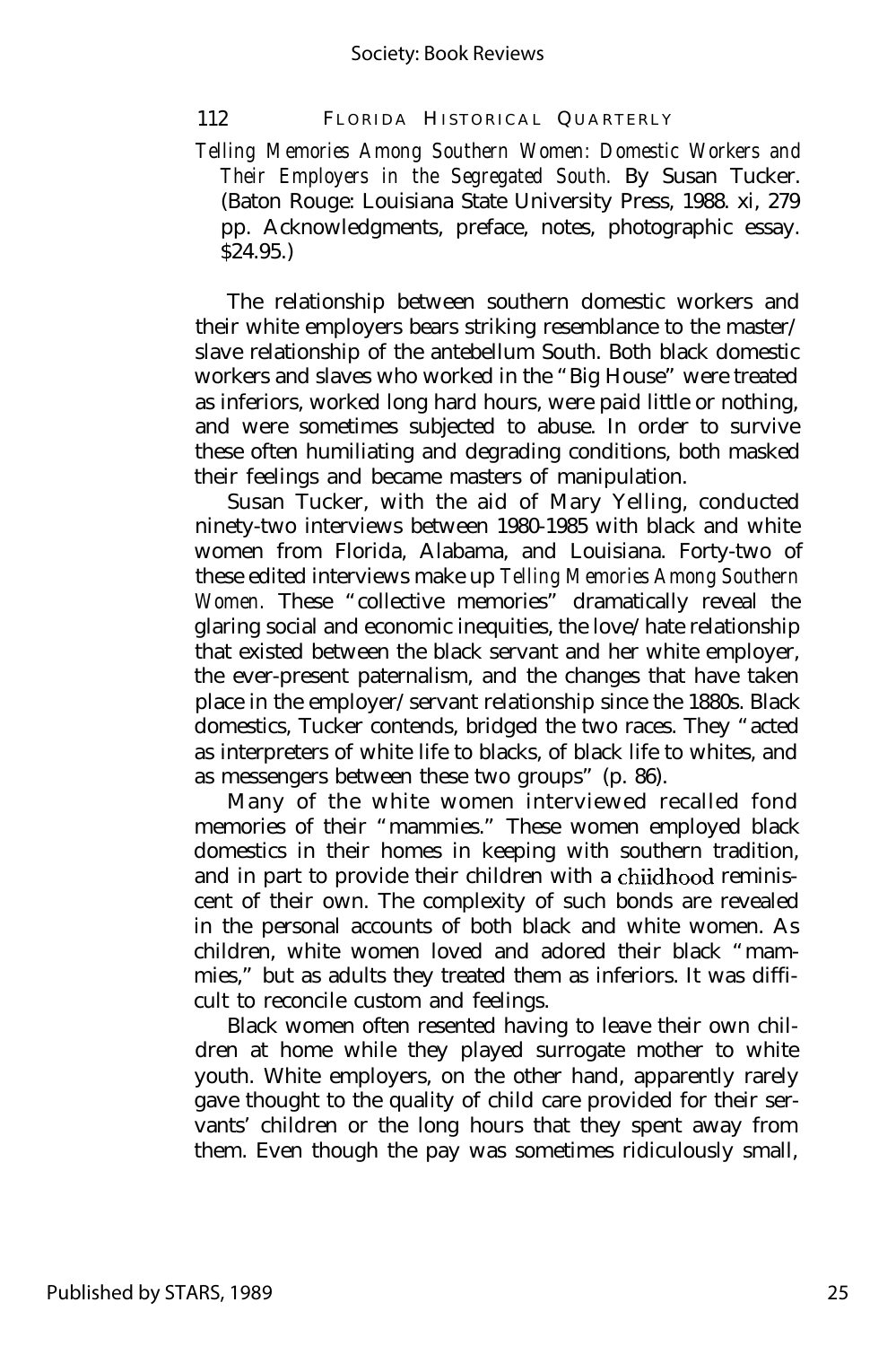domestic work was better than agricultural labor, and there were occasional benefits.

*Telling Memories* is about survival and strength. As slaves, mothers did what was necessary to keep their families together. In freedom, black domestics did the same. White women often admired the strength of their black employees, who frequently gave them emotional support. Tucker claims that in a sense the black domestic was a role model to the young girls they helped raise. "White women, in times of change and crisis, remembered the resilience and the perseverance, as well as practical responses, of black women to such problems as child care and money management" (p. 132).

There is a question of whether forty-two women from Gulf coast cities accurately reflect the experience of southern domestics. How different was the life of the thousands of household workers in rural areas? The author's decision to translate Black English into standard English and to change sentence order may have made the book more readable at the expense of realism. Yet *Telling Memories* is interesting, informative, and a welcome addition to the growing body of women's, oral, and black history.

*Florida State University* MAXINE D. JONES

*Contemporary Southern Politics.* Edited by James F. Lea. (Baton Rouge: Louisiana State University Press, 1988. 309 pp. Introduction, maps, tables, graphs, note on contributors, index. \$35.00.)

A crusty old history professor once told his graduate students that if they were asked about any particular era of western civilization about which they knew nothing, to respond, "It was an age of transition and the middle class was rising." Such is said perennially about the South. The phrase "New South" is hackneyed— but accurate.

The South of James Lea's book is not the South of V. O. Key, nor even of T. Harry Williams. As Cecil L. Eubanks states in an eloquent concluding essay, "A remarkable paradox of modern American politics is that in the past two decades, the region of the country least sympathetic to change, the South, appears to have changed the most" (p. 287). This still-poorest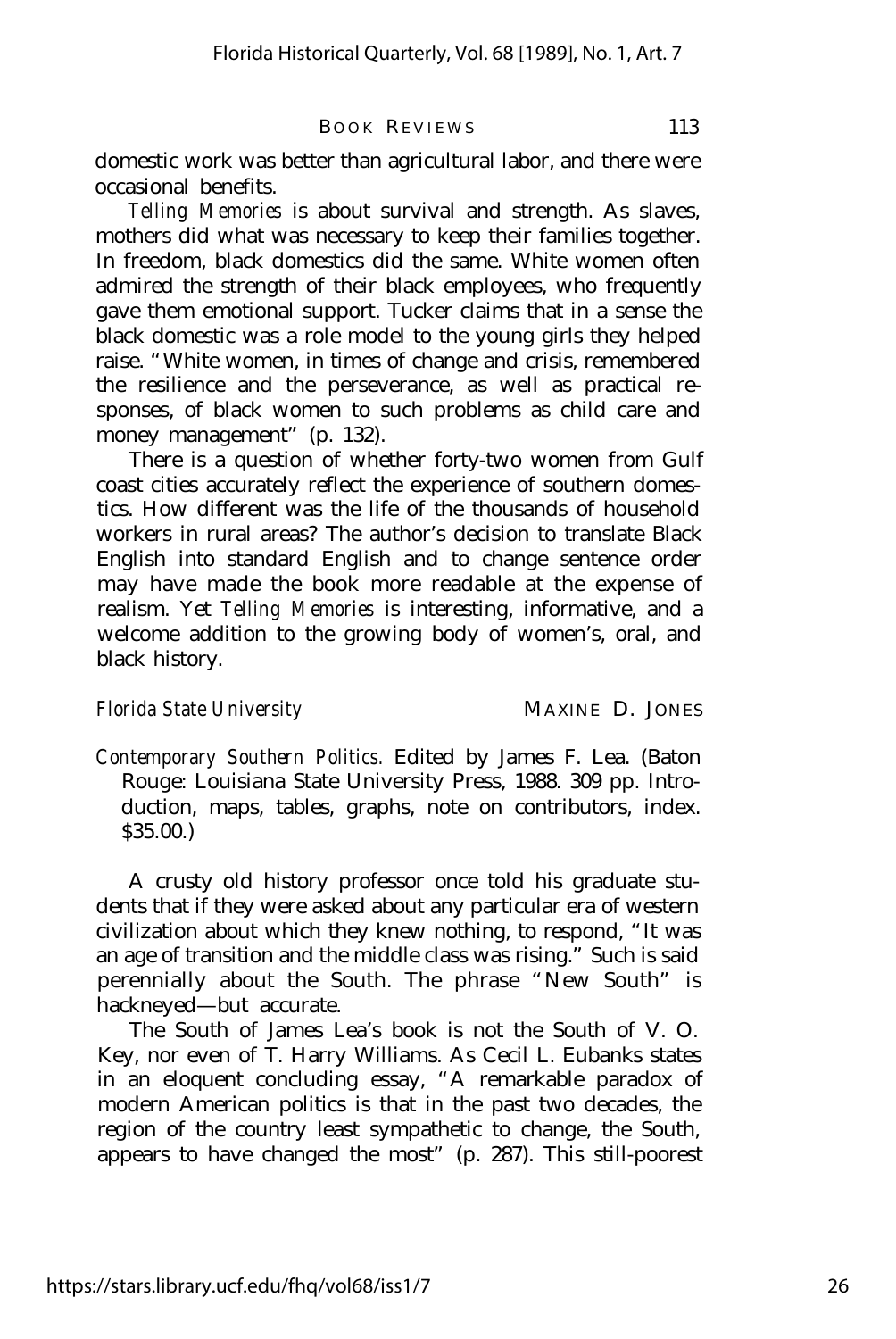section of the nation has the fastest growing economy; most conservative, it is growing more liberal while the rest of the nation is growing more conservative. The politics of race is receding, yet many of the new, young, highly educated governors are more conservative than their racist predecessors on economic matters.

One of the major themes of the book is expressed by John Van Wingen and David Valentine, who write, "Mobilization, immigration, and generational replacement slowly have made the South a much less distinct region of the country" (p. 143). Timothy G. O'Rourke echoes this theme when he states that "'South' and 'southern' are losing their distinctiveness in the national context" (p. 33). Earl W. Hawkey, in discussing ideology as measured by public opinion polling in the North and the South, concludes that "there is no statistically significant difference between the two regions in either 1976 or 1980" (p. 40). In his conclusion, Hawkey writes, "In most matters region is probably not a very important variable in explaining public attitudes" (p. 57). Television, industrialization, political consultants, polling, bureaucratic reform, education, and civil rights have done much to homogenize our national culture. The South is less distinct now than at any time since the Civil War. Some Southerners may lament this, but it is inevitable. Almost every essay in *Contemporary Southern Politics* attests to this trend.

The essays address some obvious questions— politics, race relations, and demographic trends— and some ignored issues bureaucratization, the judiciary, and legislative recruitment and reform. The essays are uniformly of high quality— there is not a weak one among them. Several are outstanding: Earl W. Hawkey on public opinion, John Van Wingen and David Valentine on partisan politics, Timothy G. O'Rourke on demographic trends, and Joseph B. Parker on new campaign techniques. Moreover, editor James Lea has skillfully integrated the essays; references to other essays in the book are made by individual authors. Cecil L. Eubanks elegantly sums up the conclusions. The research is thorough and up-to-date, and there are useful charts and graphs. The authors, while not oversimplifying, all write in a style comprehensible to the average reader. Political scientists, historians, and sociologists of Florida and of the South will find much of use here.

*University of Wisconsin-Milwaukee* GLEN JEANSONNE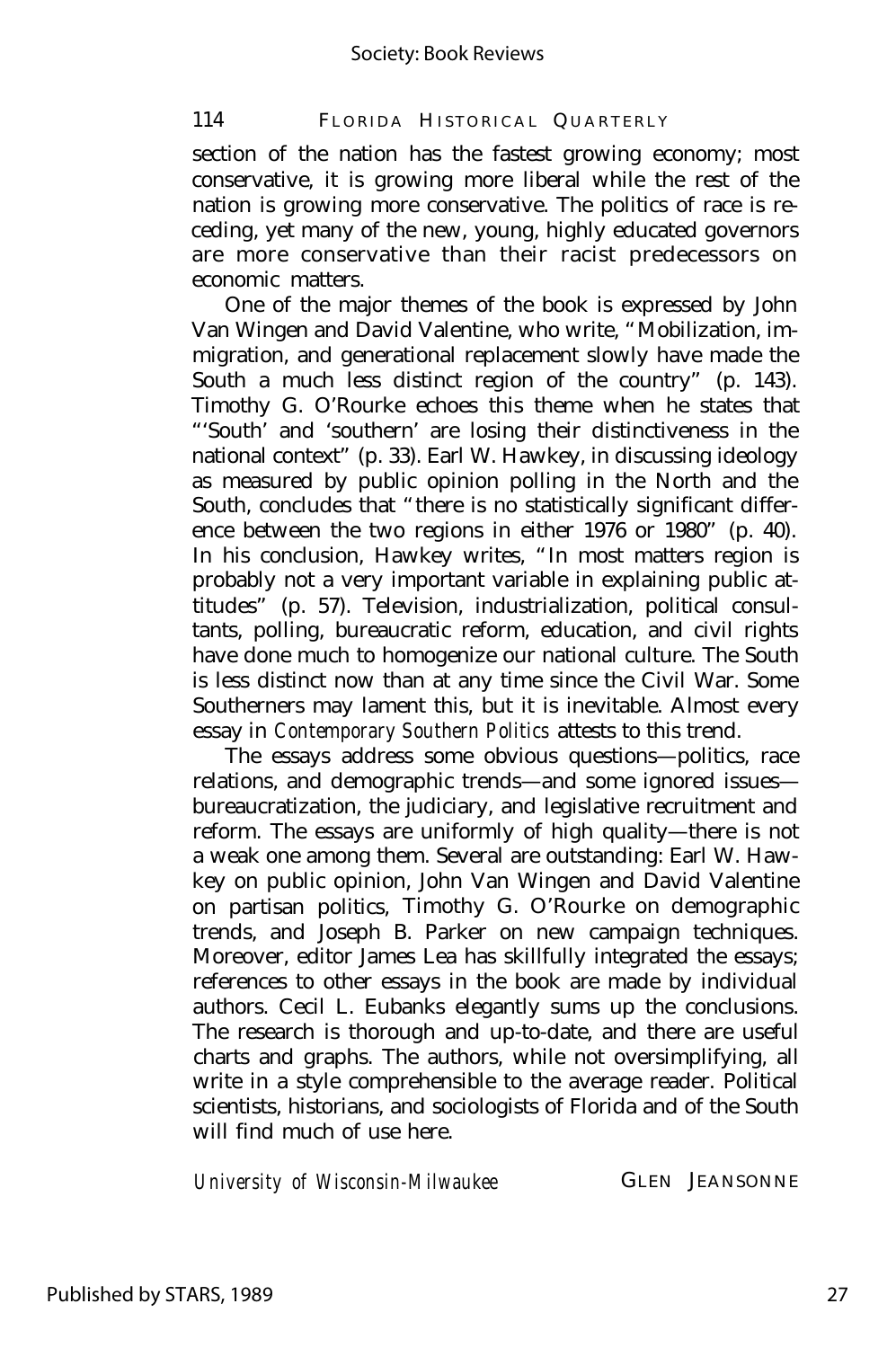*Gerald L. K. Smith: Minister of Hate.* By Glen Jeansonne. (New Haven: Yale University Press, 1988. xii, 283 pp. Acknowledgments, prologue, photographs, notes, essay on sources, index. \$25.00.)

H. L. Mencken described Gerald L. K. Smith as "the greatest rabble-rouser seen on earth since Apostolic times"  $(p, 39)$ . His message, however, won considerably fewer converts. Drawing on an impressive array of sources, including Smith's personal papers, Glen Jeansonne's biography catalogs Smith's life in such detail that it is likely to stand as the definitive work on the subject.

Born in Wisconsin, Smith was descended from "three generations of fire-and-brimstone, circuit-riding, fundamentalist preachers" (p. 11). Smith also became a minister, but his oratorical talent and ambition quickly took him from small midwest churches to the largest Christian Church in Louisiana. There he was attracted to Huey Long, and in 1934, he quit his ministry to become national organizer for Long's Share Our Wealth Society. Political power, however, eluded Smith. After Long's death, Smith helped fuse the movements led by Father Coughlin and Dr. Frances Townsend into the Union party of 1936, but even Smith's spell-binding oratory could not overcome the popularity of the New Deal. After several years of groping for an ideology that would win him a mass following and keep him in the limelight, Smith emerged as a rabid anti-Semite and anti-Communist who relied on manufactured incidents and fabricated stories. His fanaticism soon cost him the support of political allies, such as Senator Arthur H. Vandenberg, and he found himself permanently confined to the fringes of American politics. After the 1940s he devoted himself largely to writing hatefilled tracts and raising money through direct-mail campaigns.

Jeansonne's revealing, and hence unflattering, portrait of this "minister of hate" generally reinforces the view of Smith as a Depression demagogue who briefly exploited his own oratorical talent and the malaise of the 1930s to attract large audiences. Jeansonne concludes that "Smith's demagoguery probably peaked in 1935 and 1936" (p. 7). However, Smith peddled his hate for another forty years until his death in 1976. Jeansonne devotes most of his study to the years after 1936, charting Smith's various activities, cataloging his supporters, examining his finances, and exploring what made Gerald run.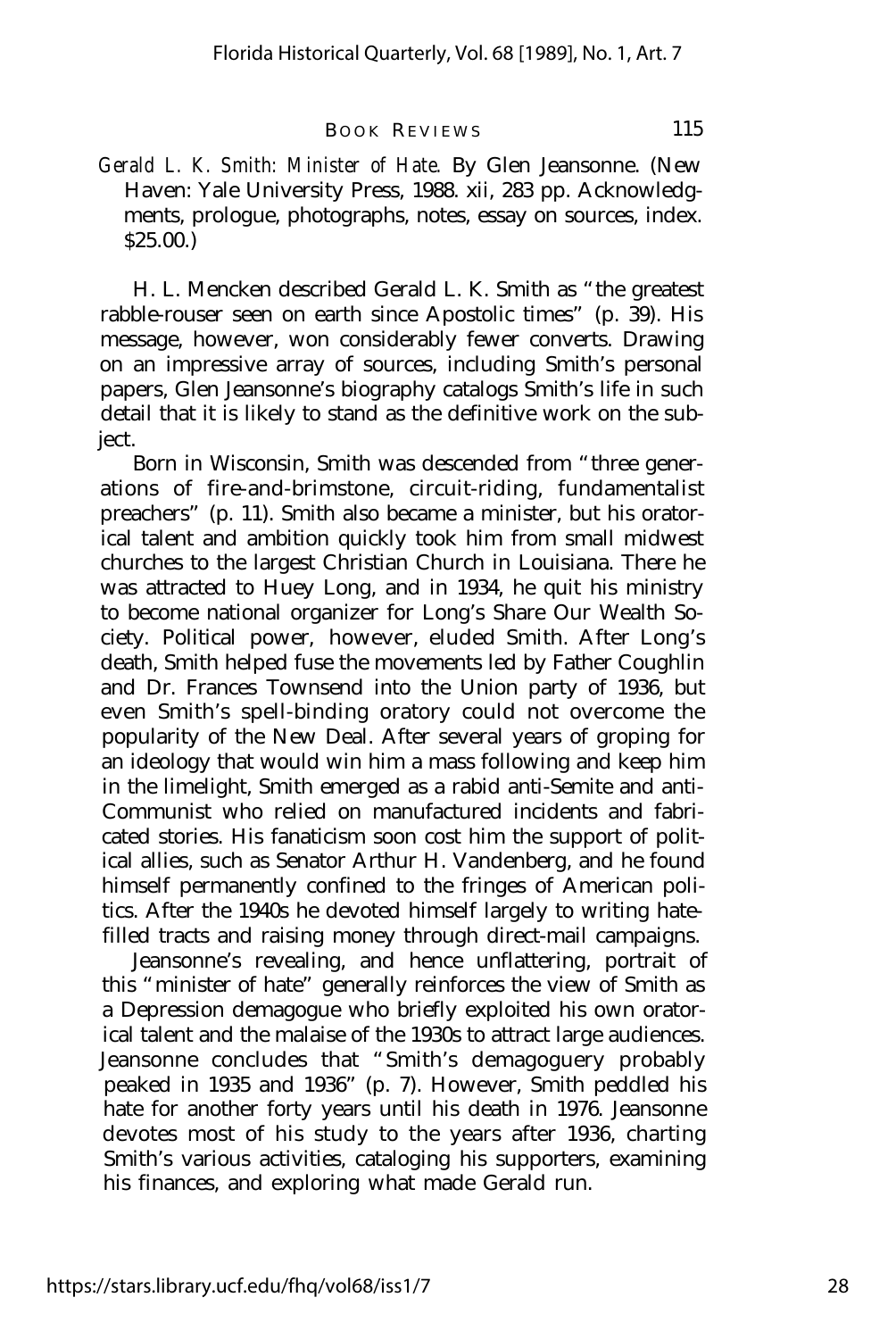No one is likely to add any new wrinkles to Jeansonne's description of Smith's life, but debate will continue over the motives and goals that drive demagogues like Smith. Jeansonne opts for a psychological explanation of Smith's behavior, suggesting that "the rigidity of his upbringing could have led to development of a classic authoritarian personality" (p. 101). Jeansonne contends that Smith harbored a repressed hatred of his parents, and "the hatred Smith vented on Jews, blacks, Communists and liberals may have been meant for his parents" (p. 181). Smith was certainly a troubled man, but an interpretation of his life that rests on psychological theories remains highly speculative.

The author makes it clear that he "never had any ambivalence toward Smith, never cheered him on, never hoped he would be triumphant" (p. 214). Yet Jeansonne occasionally succumbs to the temptation to overestimate the importance of his subject. For example, in a chapter on Smith's presidential campaigns, which won him less than 2,000 votes in 1944 and a total of eight write-in votes in 1956, Jeansonne contends somewhat expansively that Smith "represented a small but significant portion of the electorate" (p. 170). Closer to the mark is Jeansonne's conclusion that "Smith was not as much a threat as he might have become" (p. 217). This excellent biography explains why Smith failed.

*University of South Florida* ROBERT P. INGALLS

*The Crisis of American Labor: Operation Dixie and the Defeat of the CIO.* By Barbara S. Griffith. (Philadelphia: Temple University Press, 1988. xvi, 239 pp. Acknowledgments, preface, photographs, notes, bibliography, index. \$29.95.)

Griffith announces that her purpose is "to open up" rather than "wrap up" the historical threads concerning Operation Dixie. Her book, however, is disorganized, repetitious, and often dull. Moreover, she fails to place Operation Dixie in its historical framework. Opening the topic, she tangles the threads.

Following World War II, "it was clear to many in the Congress of Industrial Organizations that a Southern drive had to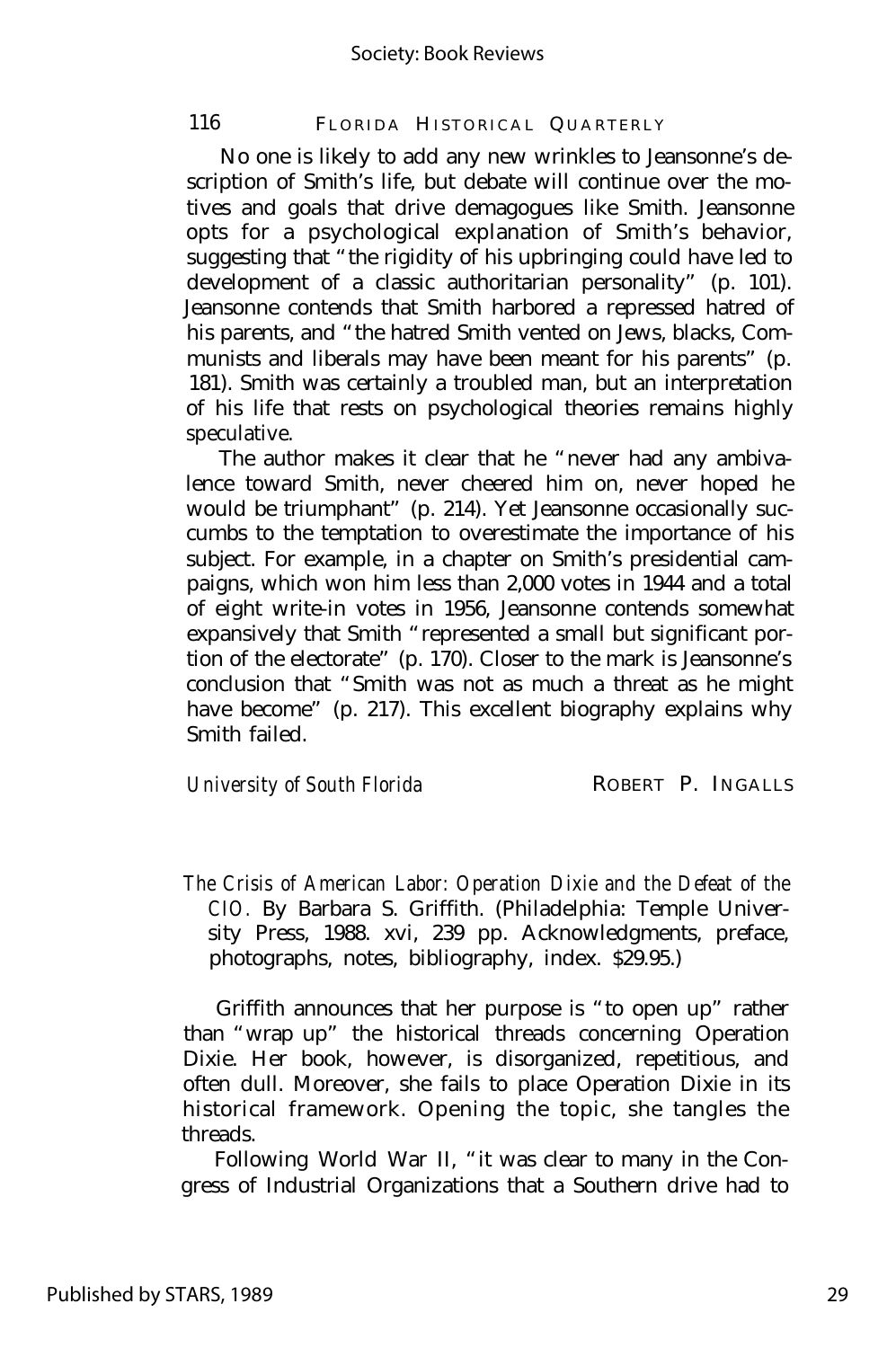be undertaken, both to consolidate the impressive gains labor made during the war and to remove the South as a non-union haven for 'runaway' Northern business" (p. xiii). The CIO targeted the largest manufacturers, believing that if they could be unionized, a transforming effect would ripple through the workers and result in the unionization of most of that industry. In the South, textile manufacturing was the largest industry, and the Cannon Mills at Kannapolis, North Carolina, was one of the giants.

In August 1946, workers at three nearby mills voted against unionization. At Kannapolis, the CIO did not win sufficient support even to call an election. Thus, in a "ninety-day period . . . the drive to organize the Southern textile industry had ben decisively defeated. . . . Operation Dixie had collapsed in textiles" (p. 36). Griffith describes this defeat in the first forty pages, the causes for defeat in the next 100, but she devotes little to the ensuing years of Operation Dixie, 1947-1953.

Griffith relies heavily on the accounts of the organizers themselves, but she neglects to incorporate sufficient material on earlier organizing drives: Gastonia in 1929, and the general textile strike of 1934. And though her material from the organizers is invaluable, she fails to provide details as to what mill work was really like; one learns more about Carolina textile workers in the autobiography of Junius Scales. Moreover, though Griffith may not have had access to Edward Beardsley's book on mill-worker health care, she should have devoted more than a partial sentence to the issue. Worse, her reproach of the organizers is more damning to her own investigation. "Without a clear demonstration of the advantages of union membership . . . workers proved reluctant to risk the present for the unknown benefits of an uncertain future" (p. 170). Only on one page (p. 40) does she bother to present reasons for joining the CIO.

Griffith's discussion of southern racism, religion, company towns, and intimidation are occasionally revealing, but also condescending. She notes that the Southern Conference on Human Welfare supported CIO unions because of their common opposition to racism, but she omits Operation Dixie leader Van Bittner's attack on the conference at the outset of the campaign. And blaming the Republican party victories for the black list, Griffith absolves the Truman administration of responsibility for its own cold-war purges.

https://stars.library.ucf.edu/fhq/vol68/iss1/7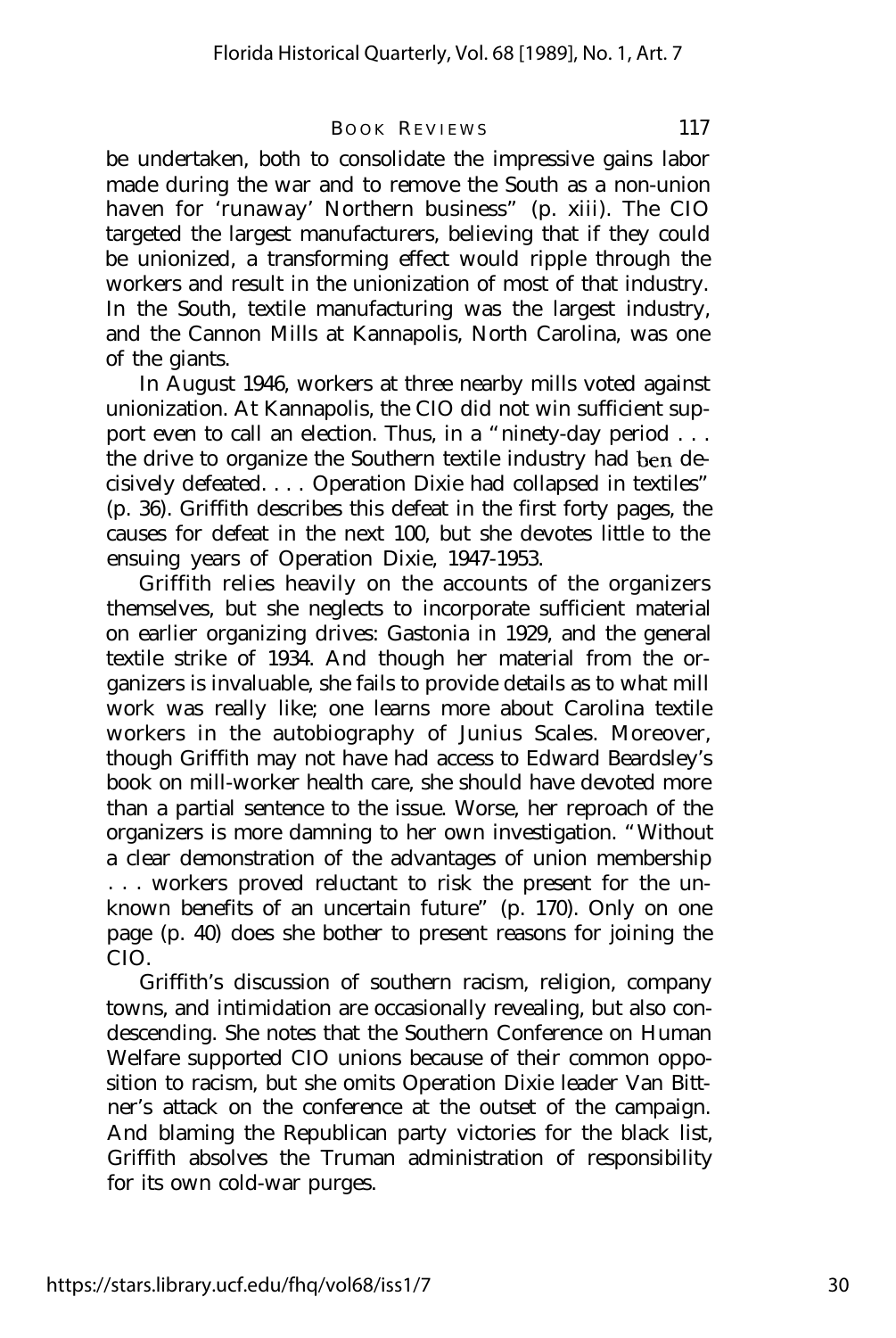Griffith asserts that with Operation Dixie's demise, there were no trade union winners. What about the AFL? The CIO's defeat in the South and the purge of its left prepared the way for the AFL-CIO merger under the banner of AFL business unionism.

There is valuable information in this work, but Griffith never raises a major question— would the South have developed into the Sunbelt had it not been a haven for runaway industry? Operation Dixie's defeat was significant to the South and to the nation, as was the defeat of the Progressive party in 1948, and the success of the civil rights movement later. But she does not explore possible links between these movements. Another scholar will likely have to "wrap up" Operation Dixie.

*Jackson Heights, NY* HUGH MURRAY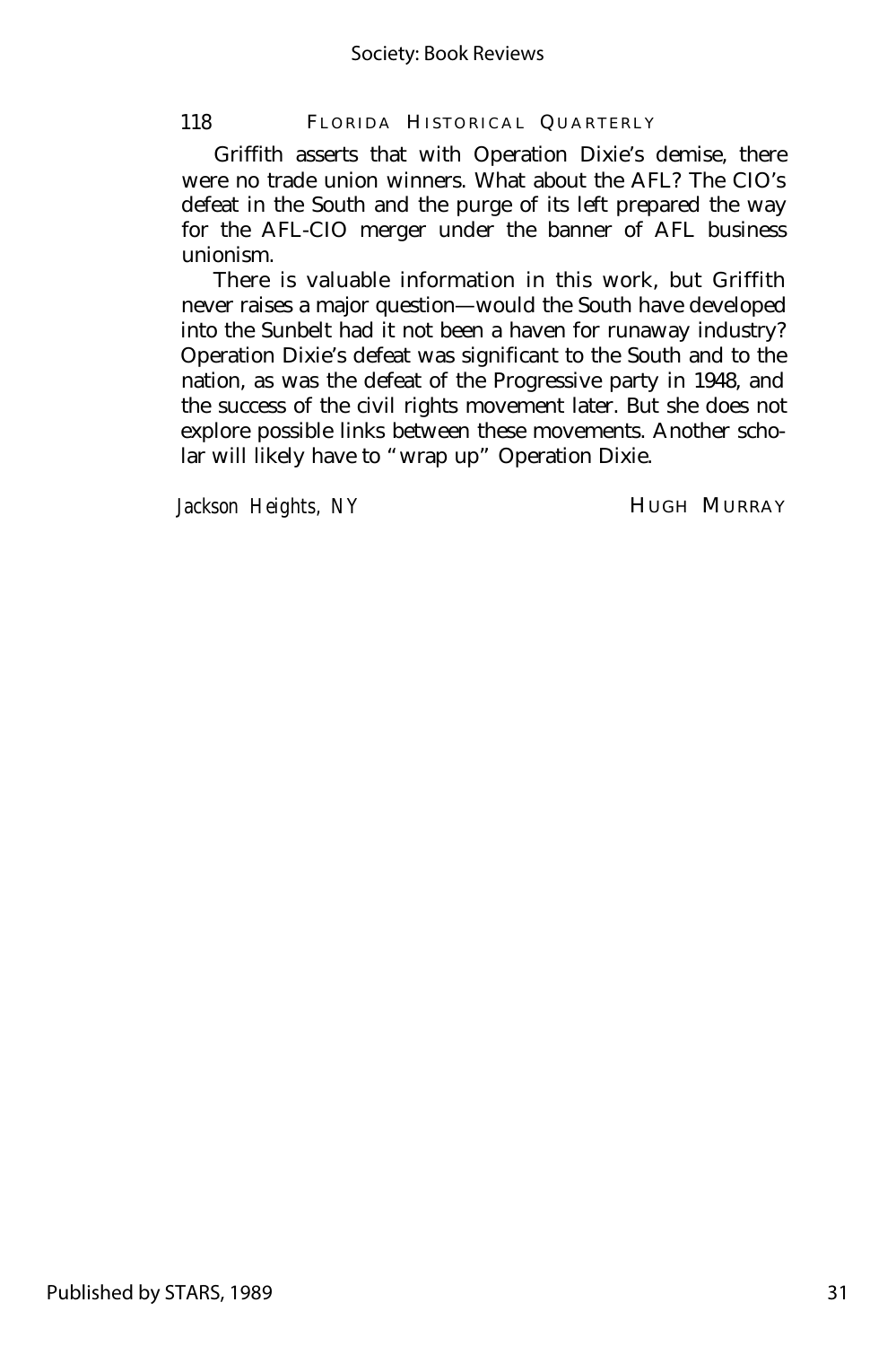# **BOOK NOTES**

The latest edition of *The Florida Handbook, 1989-1990* is published. This is the twenty-second biannual edition of Florida's most useful reference book. As with all of its predecessors, the *Handbook* was compiled by Allen Morris, dean of Florida legislative history. An examination of its table of contents reveals the *Handbook's* broad coverage: history, religion, tourism, literature, museums, climate, sports, minerals, marine resources, agriculture, education, women in government, and a wide variety of interesting and important political facts and figures. Pictures and biographical data on Governor Martinez and members of the cabinet are included, in addition to a listing of state agencies together with their statutory responsibilities and current addresses and telephone numbers. There are also pictures and biographical sketches of all of Florida's governors beginning with Andrew Jackson in 1821, and data on the popular vote in Florida for presidential candidates beginning in 1848, and the votes for governor in general elections since 1845 and in the Democratic party primaries since 1916. *The Florida Handbook* reports the expenses of the gubernatorial campaigns of 1978, 1982, and 1986. In 1982, Bob Graham spent \$2,166,289.77; in 1986, it cost Bob Martinez \$7,236,786.29 to win his election. A very useful part of the *Handbook* is the complete Constitution of Florida as it was revised in 1968 and subsequently amended. There is an index to the Constitution, as well as one to the whole volume. *The* Florida *Handbook, 1989-1990* was published by the Peninsula Publishing Company, Tallahassee, and it sells for \$29.95.

*Our Family: Facts and Fancies, the Moreno and Related Families* was compiled by Regina Moreno Kirchoff Mandrell in collaboration with William S. Coker and Hazel P. Coker. *Our Family* is more than a genealogical study; it provides important historical information for a 200-year period of west Florida's history. The Moreno family has played a major role in the history of Pensacola and the area beginning in the eighteenth century. The earliest Moreno in Florida was Fernando Moreno who came to Pensacola from Havana as a midshipman on a Spanish schooner. He later studied medicine and was assigned to Fort

[119]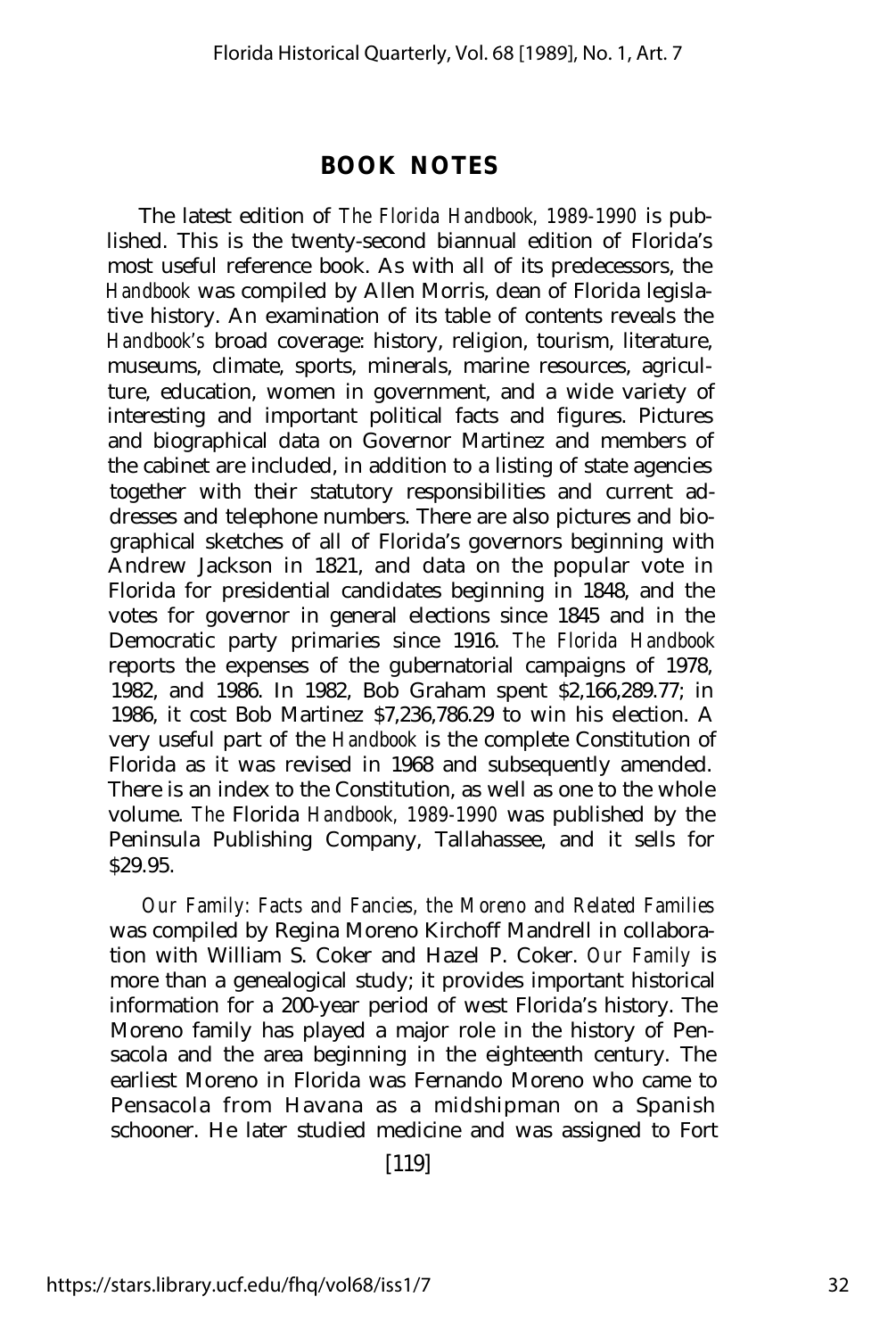Barrancas as a surgeon. His son, Francisco Moreno, was born in Pensacola, November 25, 1790. Through the years the Morenos and other families associated with them through marriage have played major leadership roles in the political, economic, social, and intellectual life of Pensacola and the Panhandle. One example is Stephen R. Mallory, United States Senator and Secretary of the Navy in the Confederate Cabinet, who married Angela Moreno. Other families listed in Mrs. Mandrell's study as relatives— Mandrell, Kirchoff, Pasco, Whifield, Bryars, and Burne families— have all produced community leaders. This volume on the Moreno and related families is the third in the Southern History and Genealogy Series published by the Perdido Bay Press. It may be ordered from the Press, Route 2, Box 323, Pensacola, FL 32506; the price is \$35.

*A Guide to Florida's Historic Architecture* was prepared by the Florida Association of the American Institute of Architects. Each county is represented with an architectural history, a list of historic sites, and a map locating the sites. The structures were chosen for their historic and architectural significance. Each guide entry is identified by a photograph, name, address, and brief description. The task of researching, writing, photographing, and assembling the guide was accomplished by members of the FAAIA. Using data prepared by graduate students in the Department of Architecture, University of Florida, architects throughout the state explored Florida's counties and met with local authorities to identify, locate, and photograph a variety of structures, and then to prepare an architectural history of each county. The *Guide* was coordinated and edited by F. Blair Reeves and Mary Nell Gibson Reeves. Published by the University of Florida Press, the *Guide* sells for \$19.95.

*Flagler's Grand Hotel Alcazar* is by Thomas Graham. Flagler, Rockefeller's partner in Standard Oil, visited St. Augustine three times before he decided to invest in the area. He believed St. Augustine could become a winter Newport if it had first-class hotels, places of amusement, and a modern railroad to link the community with the North. Plans were drawn by New York architects Thomas Hastings and John Carrére for two hotels the Ponce de Leon and the Alcazar. The Ponce would be the centerpiece of the complex, but integral to the plan would be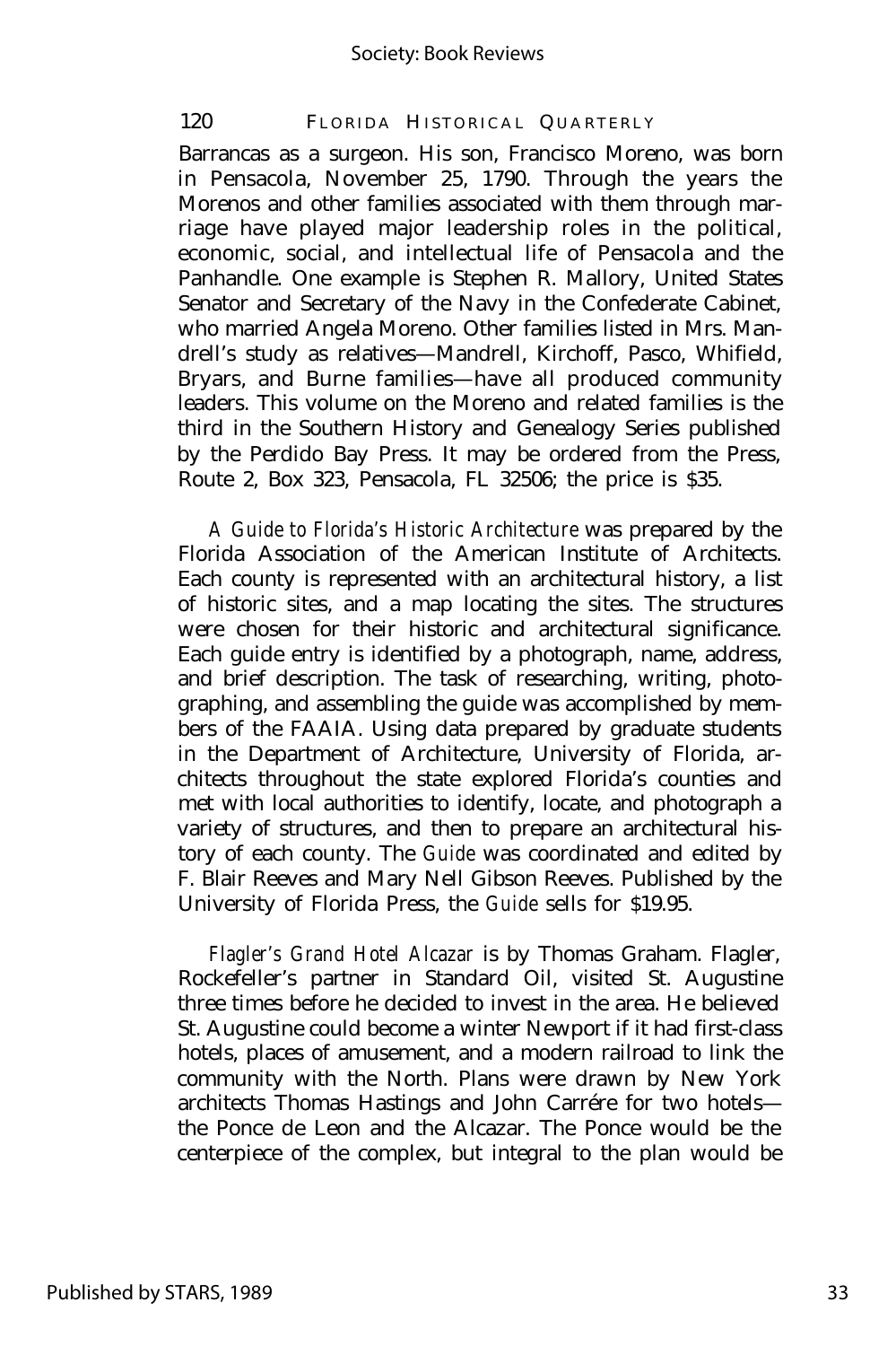#### BOOK NOTES 121

the Alcazar and a casino. The Alcazar was ready in the fall of 1888 just when the terrible yellow fever epidemic had scared off many tourists. The hotel opened regardless, and the first guests were registered on Christmas day. Everyone was delighted with the lavish hotel and its facilities, the casino, and its Turkish and Russian baths. According to the advertisements, the baths could cure heart disease, gout, rheumatism, liver and kidney diseases, neurosthenia, and obesity. There was also a pool. Unfortunately, the water, from an artesian well, was permeated with sulphur, giving it a "rotten egg" smell. The pool was open to the public, and for twenty-five cents St. Augustine folks could swim in the same pool enjoyed by millionaires and society matrons. Graham's fascinating account details the history of one of Florida's most historic hotels. The building is today being used for city offices and as the home of the Lightner Museum.

Thomas Graham's "Flagler's Magnificent Hotel Ponce de Leon," was published in the *Florida Historical Quarterly,* volume 54, July 1975. It has been reprinted, including photographs, as a pamphlet by the St. Augustine Historical Society. Each of Professor Graham's monographs sell for \$2.50; if ordered together, the price is \$4.00. Contact the St. Augustine Historical Society, 271 Charlotte Street, St. Augustine, FL 32084.

Kevin McCarthy is editor of *Florida Stories,* a collection of short stories by some of America's best-known writers. All of the stories relate to Florida, and all of the authors have lived in the state at one time or another. Each story is introduced by a short essay by McCarthy showing the author's connection to or interest in the state. The writers, and the settings for their stories, include Andrew Lytle (Tampa), Sarah Orne Jewett (St. Augustine), Stephen Crane (off Daytona Beach and Ponce de Leon Inlet), Ring Lardner (St. Petersburg), Ernest Hemingway (Key West), Edwin Granberry (southwest Florida), Marjorie Kinnan Rawlings (Marion County), Philip Wylie (Miami), James Leo Herlihy (Key West), MacKinlay Kantor (Lake Okeechobee), Gore Vidal (Key West), Zora Neale Hurston (Jacksonville), Theodore Pratt (Palm Beach), Donald Justice (Miami), John D. MacDonald (Sarasota), Isaac Bashevis Singer (Miami Beach), and Harry Crews (Fort Lauderdale). Professor McCarthy, a member of the English faculty at the University of Florida, is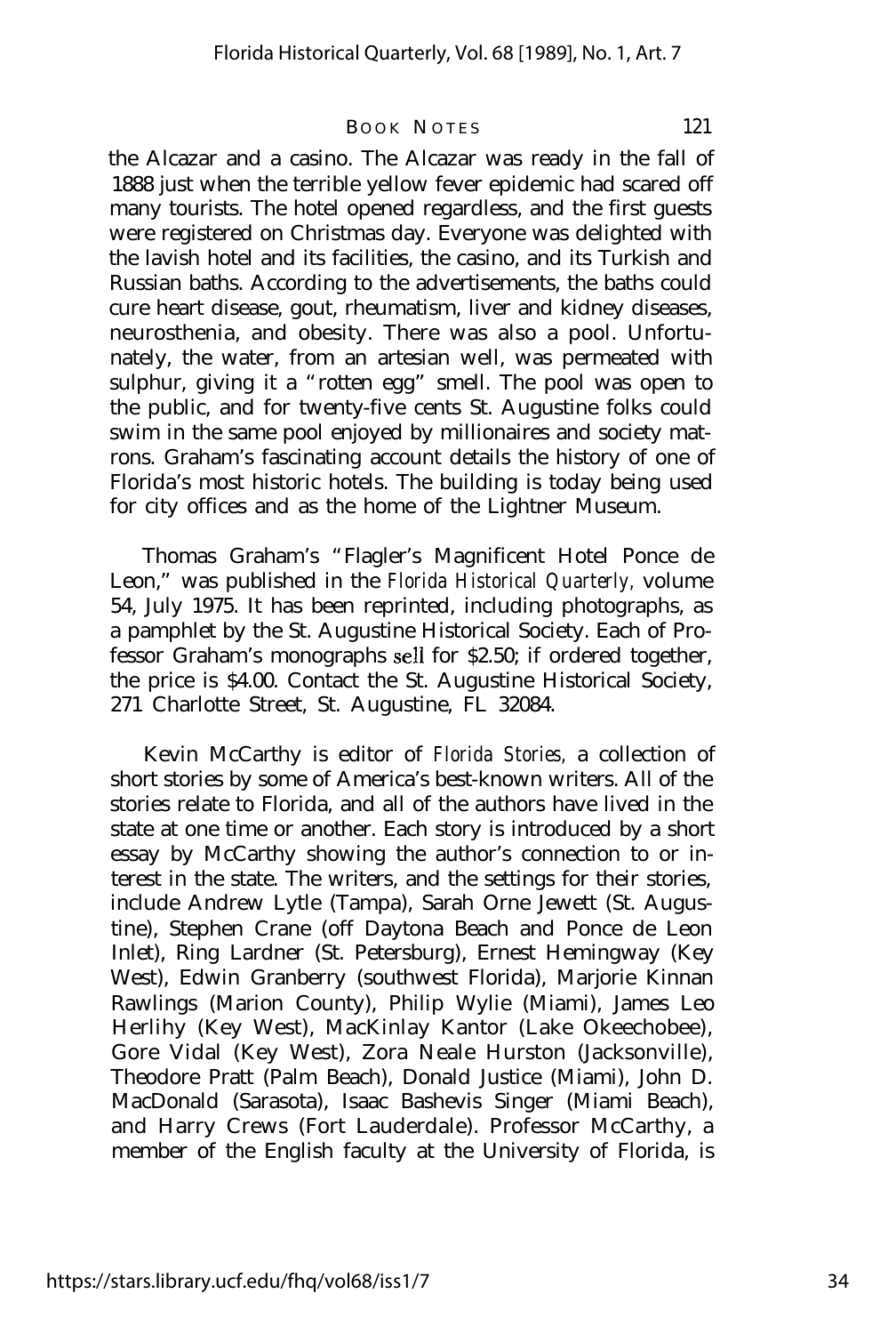himself a well-known Florida author and a collector of data relating to Florida writers and poets. *Florida Stories* was published by the University of Florida Press; it sells in paperback for \$14.95.

*Hernando County, Our Story* is by Alfred A. McKethan, a prominent Brooksville banker, whose maternal ancestors were among the earliest settlers in Hernando County. This account is based on his own research and personal recollections and on oral tradition. Hernando County, carved out of Alachua County, was opened for white settlement with the passage of the Armed Occupation Act of 1842. Brooksville was designated as the county seat. A prominent early resident of the area was Senator David Levy Yulee who owned a large sugar plantation and operated a mill at Homosassa. Other early settlers whose activities are described in McKethan's history were John Parsons, Frederick Lykes, and Francis Ederington. One of Ederington's descendants, Dorothy, married John J. Hale, and they were the grandparents of Alfred McKethan. Agriculture, education, business, transportation, religion, social life, and cattle are among the topics covered in this account. Included also are many photographs, some of which are being published for the first time. The book was privately printed and is being sold by the Heritage Museum, 601 East Jefferson, Brooksville, FL 34601; the price is \$18.50, plus \$3.00 postage.

In 1975, in honor of the Bicentennial, the Dunedin Historical Society, under the direction of Albert C. Cline and William L. Davidson, began publishing in the *Dunedin Times* a series of articles entitled "Vignettes From Dunedin's Past." Davidson then reworked, expanded, and edited the articles which were published as a book in 1978 with the title *Dunedin Through the Years, 1850-1978.* It was a limited edition and was soon out of print. The Society has reprinted the volume with corrections and additions. The updated material came from questionnaires submitted by local people. While the origin of the name Dunedin is not clear, several explanations of its meaning and derivation are examined. It is said that Dunedin is the oldest community on the west coast of Florida south of Cedar Key. Who first settled there and when is also not certain. The records indicate that it was J. O. Douglas and James Summerville, two Scotsmen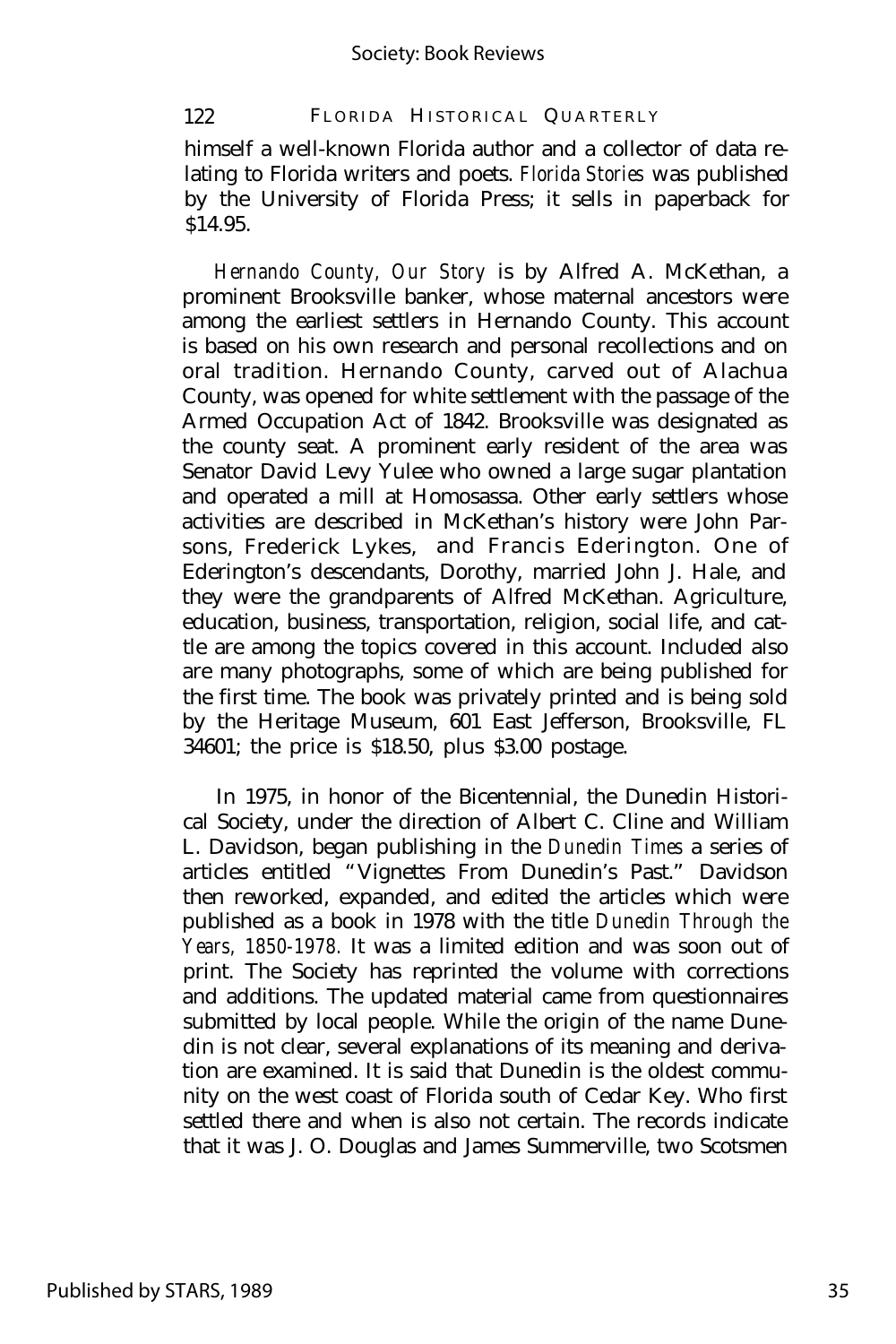#### BOOK NOTES 123

who operated a general store and received authority to open a post office in 1878. The historical information tracing the growth of Dunedin and the many pictures makes this an important local history volume. Order from the Society, 341 Main Street (P. O. Box 2393), Dunedin, FL 34697; the price is \$19.88, plus \$1.50 postage.

Much has changed in the area of Southern American English since 1971 when the annotated bibliography of *Southern American English,* compiled by James B. McMillan and Michael B. Montgomery, was first published. The cutoff date for that first edition was 1969. It covered more than 1,100 items, in addition to book reviews. In the nearly two decades since, new research has increased the literature relevant to Southern American English. This volume, published by the University of Alabama Press, includes more than 3,800 items, grouped into twelve chapters. The 1971 edition defined the South as "the area south of the Mason-Dixon Line, and the Ohio River westward to Arkansas and East Texas." The present volume expands the geography to encompass fourteen states south and west of the Mason-Dixon Line from Delaware Bay to Texas, including the District of Columbia. Items on folklore and literary language that discuss specific dialect features are listed. As a result, the Work Projects Administration's ex-slave narratives and similar items are not included. Works on foreign languages spoken in the region are listed when they relate to influences on Southern English. Newspaper and local magazine items are generally excluded because, according to the editors, they are usually quite brief and generally inaccessible to most users. General treatments of American English— grammar, dictionaries, and usage books that include some commentary on Southern English— are listed. Entries recognize the variety of southern dialects and the diversity of the language of such specific southern groups as blacks, Appalachians, Sea Islanders, urbanites, and rural people. The study of Black English is reported, as are linguistic aspects of social and cultural adjustments arising from population mobility both inside and outside the region. The editors believe that one should know what happens when Southern English comes into contact with varieties of American English spoken outside the region. Chapter titles indicate the extensive scope of this volume: General Studies; Historical and Creole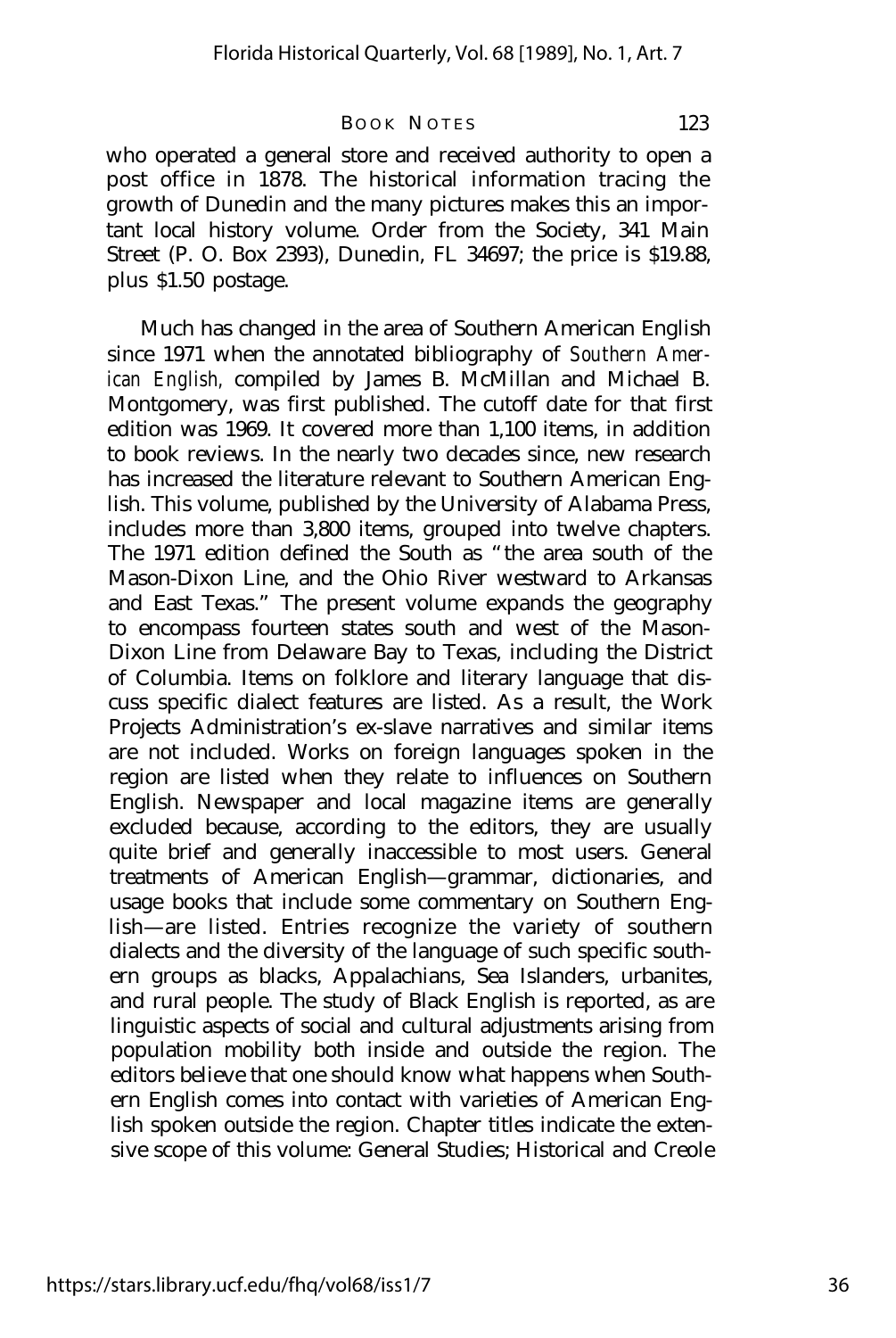Studies; Lexical Studies; Phonetics and Phonology; Morphology and Syntax; Place Name Studies; Personal and Miscellaneous Name Studies; Figurative Language, Exaggerations, and Word-Play; Literary Dialect; Language Attitudes and Speech Perception; and Speech Act and Style. There is a listing of thirty-five bibliographies and a name index. Many Florida items are included. The book sells for \$32.95.

*Dreamers & Defenders, American Conservationists,* by Douglas H. Strong, discusses the concerns of some government officials and private citizens during the nineteenth century over the increasing exploitation of land and natural and mineral resources in the United States, particularly in the West, but also the South. As population grew, new lands were opened for settlement and economic development. A few writers and scientists like Henry David Thoreau, Frederick Law Olmsted, and Georgia Perkins Marsh began promoting the concept of conservation, but it was Theodore Roosevelt and his chief forester, Gifford Pinchot, who organized an effective government-sponsored movement. In the 1930s a second strong conservation program arose under the leadership of Franklin Delano Roosevelt and Secretary of the Interior Harold Ickes. The Civilian Conservation Corps played an important role in doing needed work. More recently, in the 1960s a third wave of conservation activity was spurred by such scientists as Rachel Carson and Barry Commoner. Efforts to preserve the Everglades and other wilderness areas in Florida are examples of what was happening as a result of the conservation movements. *Dreamers* & *Defenders* was published by the University of Nebraska Press, Lincoln, NE; it sells for \$9.95.

Items for the *The Illustrated Confederate Reader* were selected and edited by Rod Gragg, and the book was published by Harper & Row. The *Reader* contains a collection of personal experiences and eyewitness accounts by and about southern soldiers and civilians. The volume also includes some 200 period photographs and illustrations. There are several Florida items, including information on the First, Second, and Eighth Florida Infantries, General Joseph Finegan, Pensacola, Charles Seton Fleming, Dr. Richard P. Daniel of Jacksonville, and Edmund Kirby-Smith of St. Augustine. *The Illustrated Confederate* Reader sells for \$27.50.